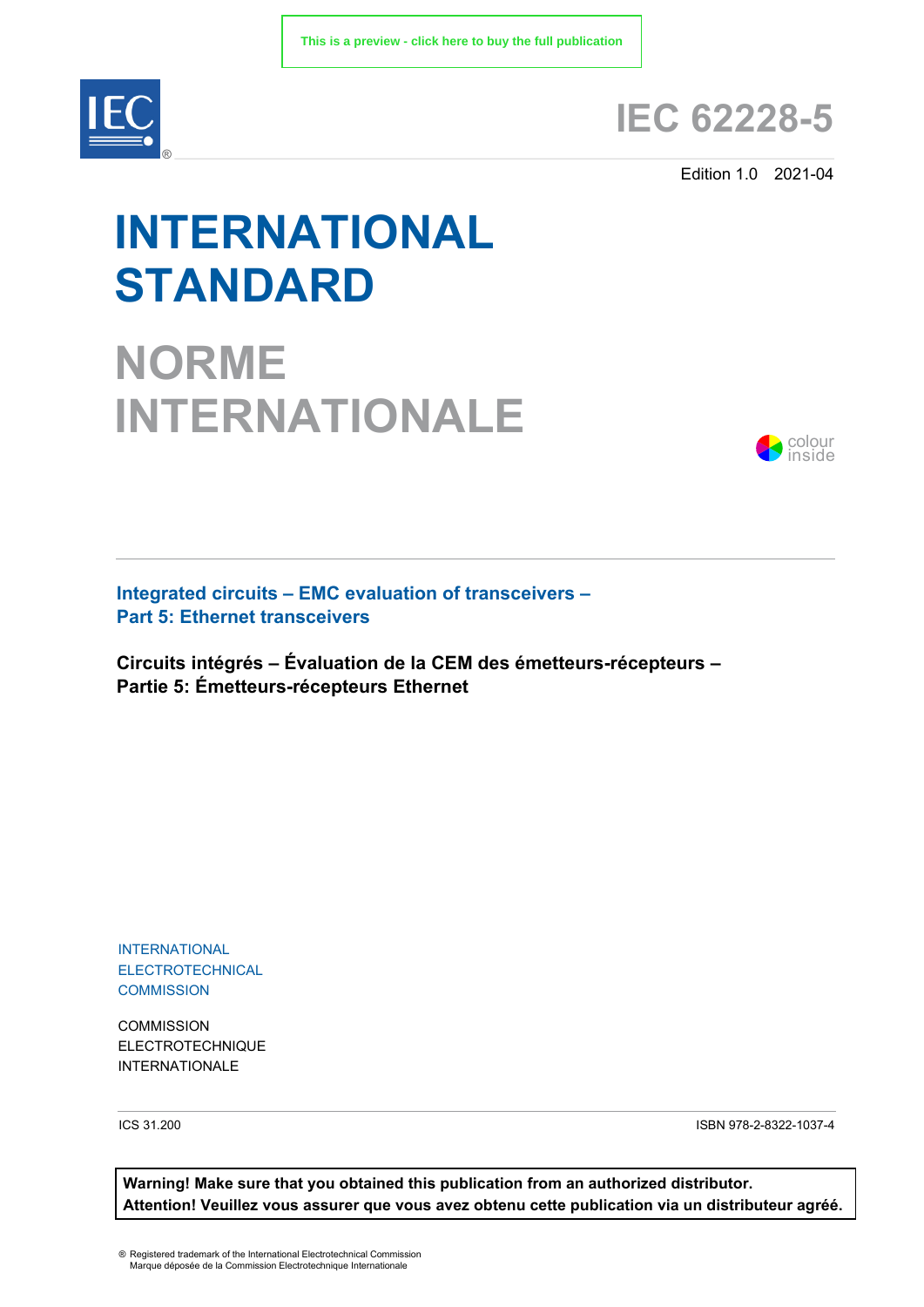$-2-$ 

IEC 62228-5:2021 © IEC 2021

### CONTENTS

| 1 |       |                                                                       |  |
|---|-------|-----------------------------------------------------------------------|--|
| 2 |       |                                                                       |  |
| 3 |       |                                                                       |  |
|   | 3.1   |                                                                       |  |
|   | 3.2   |                                                                       |  |
| 4 |       |                                                                       |  |
| 5 |       |                                                                       |  |
|   | 5.1   |                                                                       |  |
|   | 5.2   |                                                                       |  |
|   | 5.2.1 |                                                                       |  |
|   | 5.2.2 |                                                                       |  |
|   | 5.2.3 |                                                                       |  |
|   | 5.3   |                                                                       |  |
|   | 5.4   |                                                                       |  |
|   | 5.4.1 |                                                                       |  |
|   | 5.4.2 |                                                                       |  |
|   | 5.4.3 | Transceiver network tests - coupling ports and networks for conducted |  |
|   | 5.4.4 | Single transceiver tests - coupling ports and networks 21             |  |
|   | 5.5   |                                                                       |  |
|   | 5.5.1 |                                                                       |  |
|   | 5.5.2 |                                                                       |  |
|   | 5.5.3 |                                                                       |  |
|   | 5.6   |                                                                       |  |
|   | 5.6.1 |                                                                       |  |
|   | 5.6.2 |                                                                       |  |
|   | 5.6.3 | Evaluation criteria in unpowered condition after exposure to          |  |
|   | 5.6.4 |                                                                       |  |
|   | 5.7   |                                                                       |  |
| 6 |       |                                                                       |  |
|   | 6.1   |                                                                       |  |
|   | 6.1.1 |                                                                       |  |
|   | 6.1.2 |                                                                       |  |
|   | 6.1.3 |                                                                       |  |
|   | 6.2   |                                                                       |  |
|   | 6.2.1 |                                                                       |  |
|   | 6.2.2 |                                                                       |  |
|   | 6.2.3 |                                                                       |  |
|   | 6.3   |                                                                       |  |
|   | 6.3.1 |                                                                       |  |
|   | 6.3.2 |                                                                       |  |
|   | 6.3.3 |                                                                       |  |
|   | 6.4   |                                                                       |  |
|   | 6.4.1 |                                                                       |  |
|   | 6.4.2 |                                                                       |  |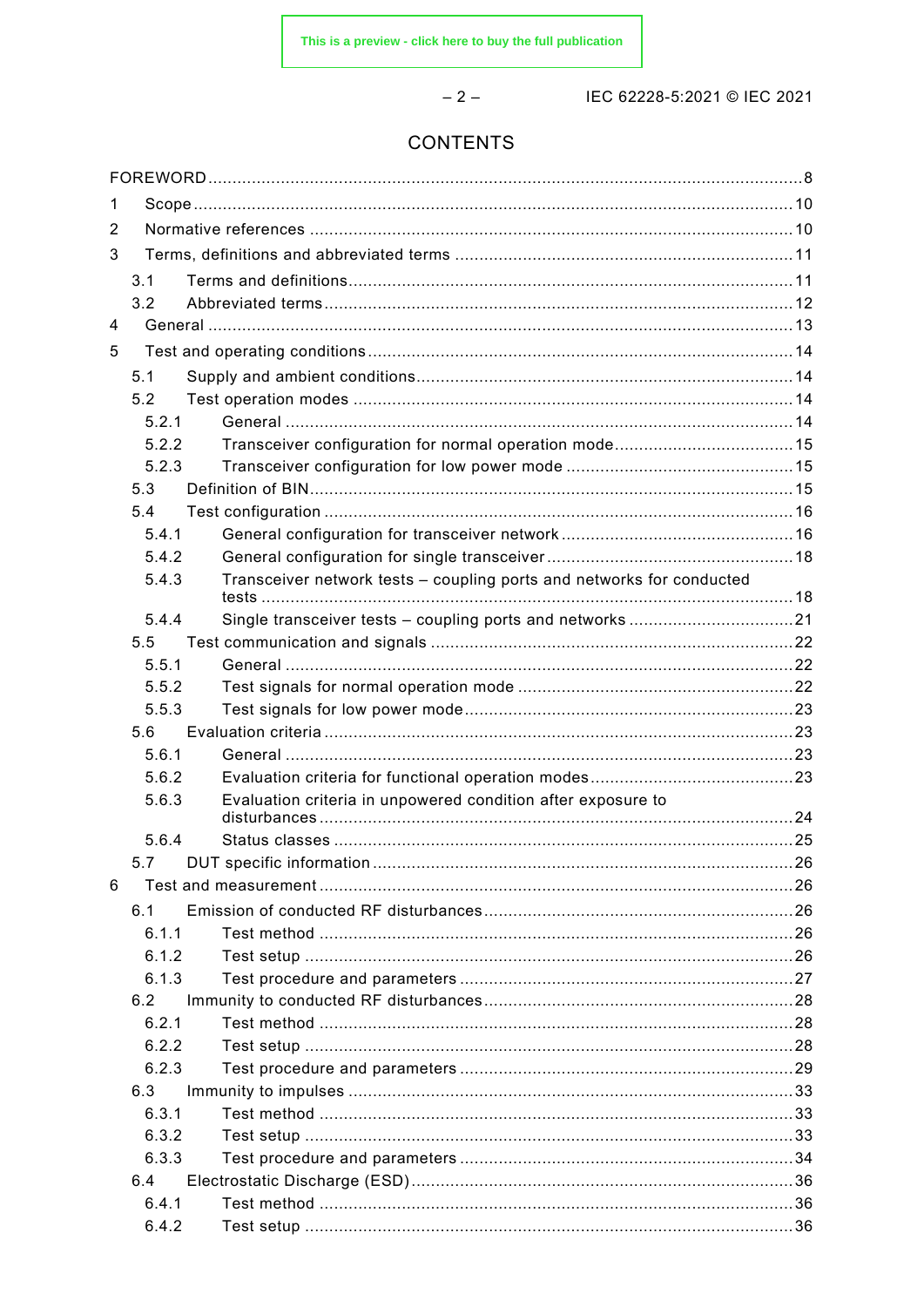$$
-3- \nonumber\\
$$

| 6.4.3        |                                                                                       |  |
|--------------|---------------------------------------------------------------------------------------|--|
| 7            |                                                                                       |  |
|              |                                                                                       |  |
|              |                                                                                       |  |
| A.1          |                                                                                       |  |
| A.2          |                                                                                       |  |
| A.3          |                                                                                       |  |
|              |                                                                                       |  |
| B.1          |                                                                                       |  |
| B.2          |                                                                                       |  |
|              | Annex C (informative) Test of Ethernet transceiver for radiated RF emission and RF    |  |
|              |                                                                                       |  |
| C.1<br>C.2   |                                                                                       |  |
|              |                                                                                       |  |
| C.3<br>C.3.1 |                                                                                       |  |
| C.3.2        |                                                                                       |  |
| C.3.3        |                                                                                       |  |
|              |                                                                                       |  |
|              | Annex D (informative) Examples for test limits for Ethernet transceiver in automotive |  |
| D.1          |                                                                                       |  |
| D.2          |                                                                                       |  |
| D.3          |                                                                                       |  |
| D.4          |                                                                                       |  |
| D.5          |                                                                                       |  |
| D.6          |                                                                                       |  |
| D.7          |                                                                                       |  |
|              | Annex E (informative) Characterization of common mode chokes for EMC evaluation       |  |
|              |                                                                                       |  |
| E.1          |                                                                                       |  |
| E.2          |                                                                                       |  |
| E.2.1        |                                                                                       |  |
| E.2.2        |                                                                                       |  |
| E.2.3        |                                                                                       |  |
| E.2.4        |                                                                                       |  |
| E.2.5        |                                                                                       |  |
| E.2.6        |                                                                                       |  |
|              | Annex F (informative) Characterization of ESD suppression devices for EMC             |  |
|              |                                                                                       |  |
| F.1          |                                                                                       |  |
| F.2          |                                                                                       |  |
| F.2.1        |                                                                                       |  |
| F.2.2        |                                                                                       |  |
| F.2.3        |                                                                                       |  |
| F.2.4        |                                                                                       |  |
| F.2.5        | Test of unwanted clamping effect at RF immunity tests104                              |  |
|              |                                                                                       |  |
|              |                                                                                       |  |
|              |                                                                                       |  |
|              |                                                                                       |  |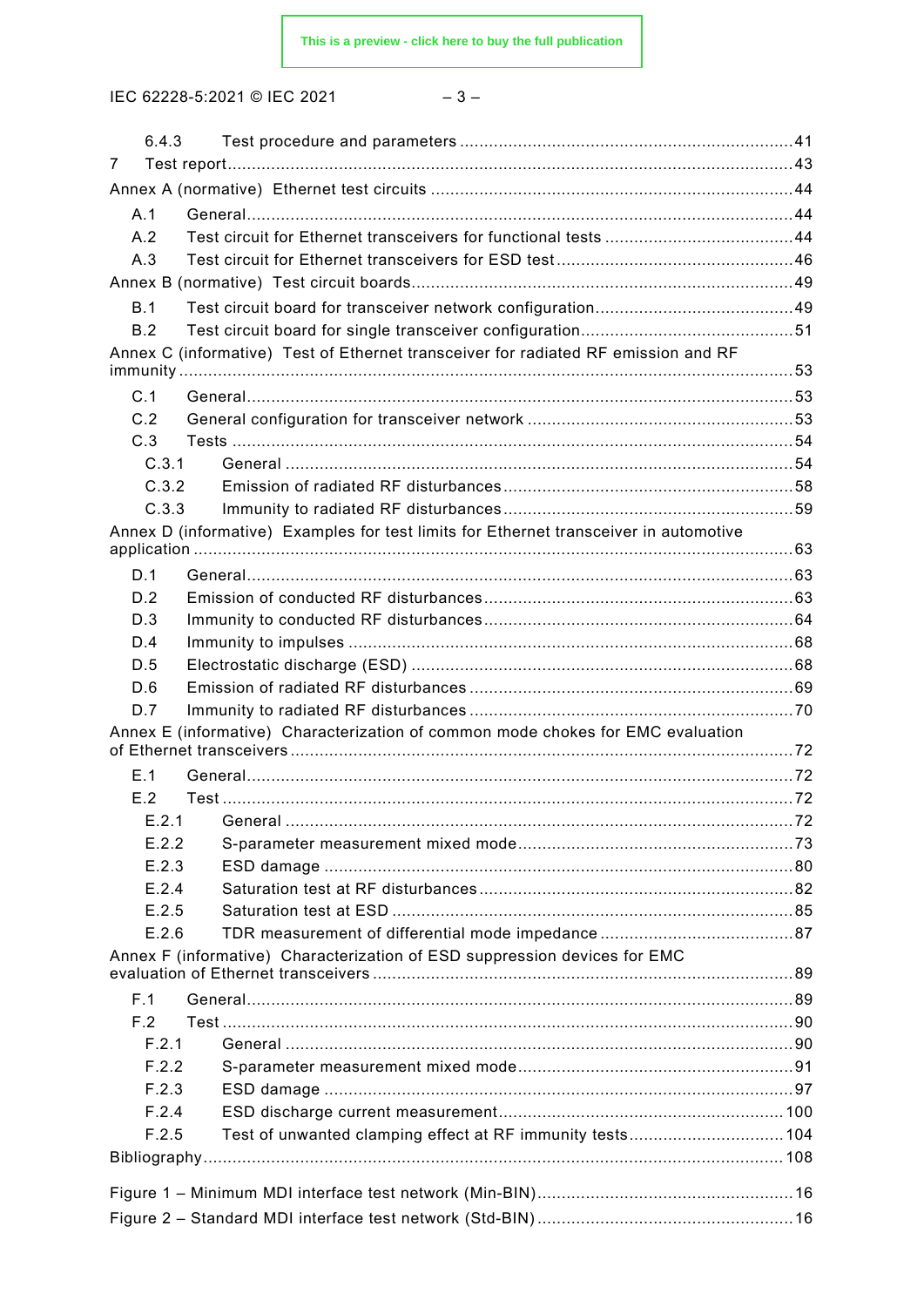– 4 – IEC 62228-5:2021 © IEC 2021

| Figure 4 - General test configuration for tests in transceiver network for conducted                                                                                   |      |
|------------------------------------------------------------------------------------------------------------------------------------------------------------------------|------|
|                                                                                                                                                                        |      |
| Figure 6 – Transceiver network tests – coupling ports and networks  19                                                                                                 |      |
|                                                                                                                                                                        |      |
| Figure 8 – Principle drawing of the maximum deviation on an I-V characteristic 25                                                                                      |      |
| Figure 9 - Test setup for measurement of conducted RF disturbances 27                                                                                                  |      |
|                                                                                                                                                                        |      |
|                                                                                                                                                                        |      |
| Figure 12 - Test setup for powered ESD tests - principle arrangement36                                                                                                 |      |
| Figure 13 - Test setup for powered ESD tests - stimulation and monitoring 37                                                                                           |      |
| Figure 14 - Test setup for unpowered ESD tests - principle arrangement38                                                                                               |      |
| Figure 15 - Test setup for unpowered ESD tests - stimulation and monitoring for                                                                                        |      |
| Figure A.1 – General drawing of the circuit diagram of test network for 100BASE-T1<br>and 1000BASE-T1 Ethernet transceivers for functional test using conducted test   | . 45 |
| Figure A.2 - General drawing of the circuit diagram of test network for 100BASE-TX<br>Ethernet transceivers for functional test using conducted test methods46         |      |
| Figure A.3 - General drawing of the circuit diagram for ESD tests of Ethernet                                                                                          |      |
| Figure A.4 – General drawing of the circuit diagram for ESD tests of Ethernet                                                                                          |      |
| Figure B.1 - Example of functional conducted test board for Ethernet transceiver ICs                                                                                   |      |
| Figure B.2 - Example of powered ESD test board for Ethernet transceivers ICs                                                                                           |      |
| Figure B.3 - Example of unpowered ESD test board for Ethernet transceivers ICs                                                                                         |      |
| Figure B.4 - Example of unpowered ESD test board for Ethernet transceivers ICs                                                                                         |      |
| Figure C.1 – General test configuration for tests in transceiver network used for                                                                                      |      |
| Figure C.2 - General drawing of the circuit diagram of test network for 100BASE-T1<br>and 1000BASE-T1 Ethernet transceivers for functional test using radiated RF test |      |
| Figure C.3 - Example of functional radiated test board for Ethernet transceiver ICs<br>(100BASE-T1), top layer (DUT side) …………………………………………………………………………56               |      |
| Figure C.4 – Example of functional radiated test board for Ethernet transceiver ICs                                                                                    |      |
|                                                                                                                                                                        |      |
|                                                                                                                                                                        |      |
| Figure D.1 – Example of limits for conducted RF emission – MDI Opt-BIN, V <sub>BAT</sub> and                                                                           |      |
| Figure D.2 - Example of limits for conducted RF emission - local supplies 64                                                                                           |      |
| Figure D.3 – Example of limits for conducted RF immunity for functional status                                                                                         |      |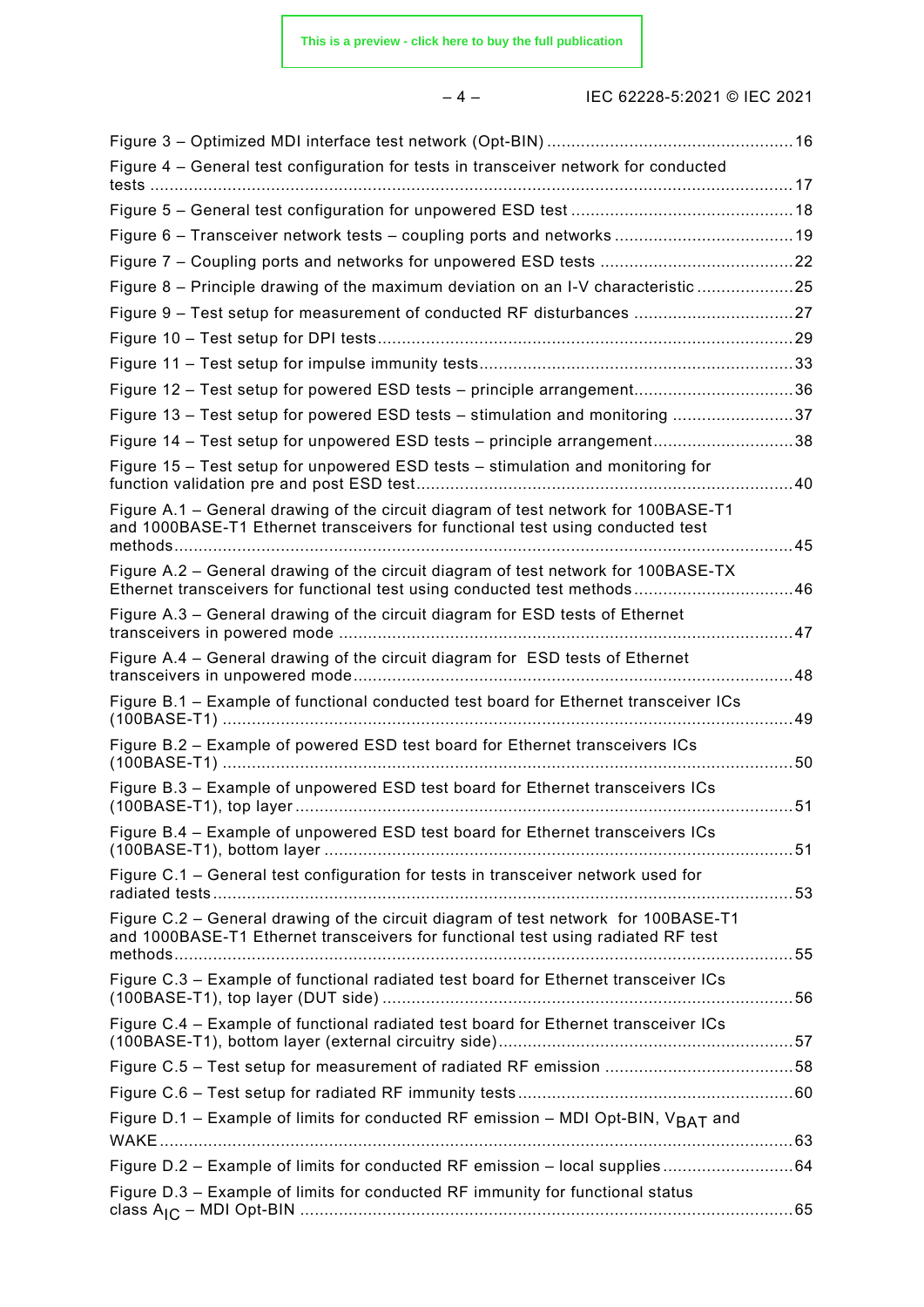$$
-5- \nonumber\\
$$

| Figure D.4 - Example of limits for conducted RF immunity for functional status               |     |
|----------------------------------------------------------------------------------------------|-----|
| Figure D.5 - Example of limits for conducted RF immunity for functional status               |     |
| Figure D.6 - Example of limits for conducted RF immunity for functional status               |     |
| Figure D.7 - Example of limits for radiated RF emission for IC stripline with 6,7 mm         |     |
|                                                                                              |     |
|                                                                                              |     |
|                                                                                              |     |
| Figure E.3 - Example of test board 4-port S-parameter measurement at CMC - mixed             |     |
| Figure E.4 - Example of test board 3-port S-parameter measurement at CMC - single            |     |
| Figure E.5 – Recommended characteristics for $S_{dd11}$ , $S_{dd22}$ (RL) for CMC77          |     |
|                                                                                              |     |
|                                                                                              |     |
|                                                                                              |     |
| Figure E.9 – Recommended characteristics for $S_{sd21}$ , $S_{sd12}$ (DCMR) and $S_{ds21}$ , |     |
|                                                                                              |     |
|                                                                                              |     |
|                                                                                              |     |
| Figure E.13 - Example of RF saturation / S-parameter test board for CMC, top layer83         |     |
|                                                                                              |     |
| Figure E.15 - Example of ESD saturation test board for CMC, top layer 85                     |     |
| Figure E.16 - Example of ESD saturation tests results for CMC                                | .87 |
|                                                                                              |     |
|                                                                                              |     |
| Figure F.1 - Arrangement of ESD suppression device within the 100BASE-T1 and                 |     |
| Figure F.2 - Test setup for S-parameter measurements at ESD suppression device91             |     |
| Figure F.3 - Example of test board 4-port S-parameter measurement for ESD                    |     |
| Figure F.4 - Example of test board 3-port S-parameter measurement for ESD                    |     |
| Figure F.5 - Recommended characteristics for $S_{dd11}$ (RL) for ESD suppression device 95   |     |
| Figure F.6 – Recommended characteristics for $S_{dd21}$ (IL) for ESD suppression device95    |     |
| Figure F.7 – Recommended characteristics for $S_{sd21}$ (DCMR) for ESD suppression           |     |
|                                                                                              |     |
|                                                                                              |     |
| Figure F.9 - Example of ESD test board for ESD suppression device, top layer98               |     |
| Figure F.10 - Test setup for ESD discharge current measurement at ESD suppression            |     |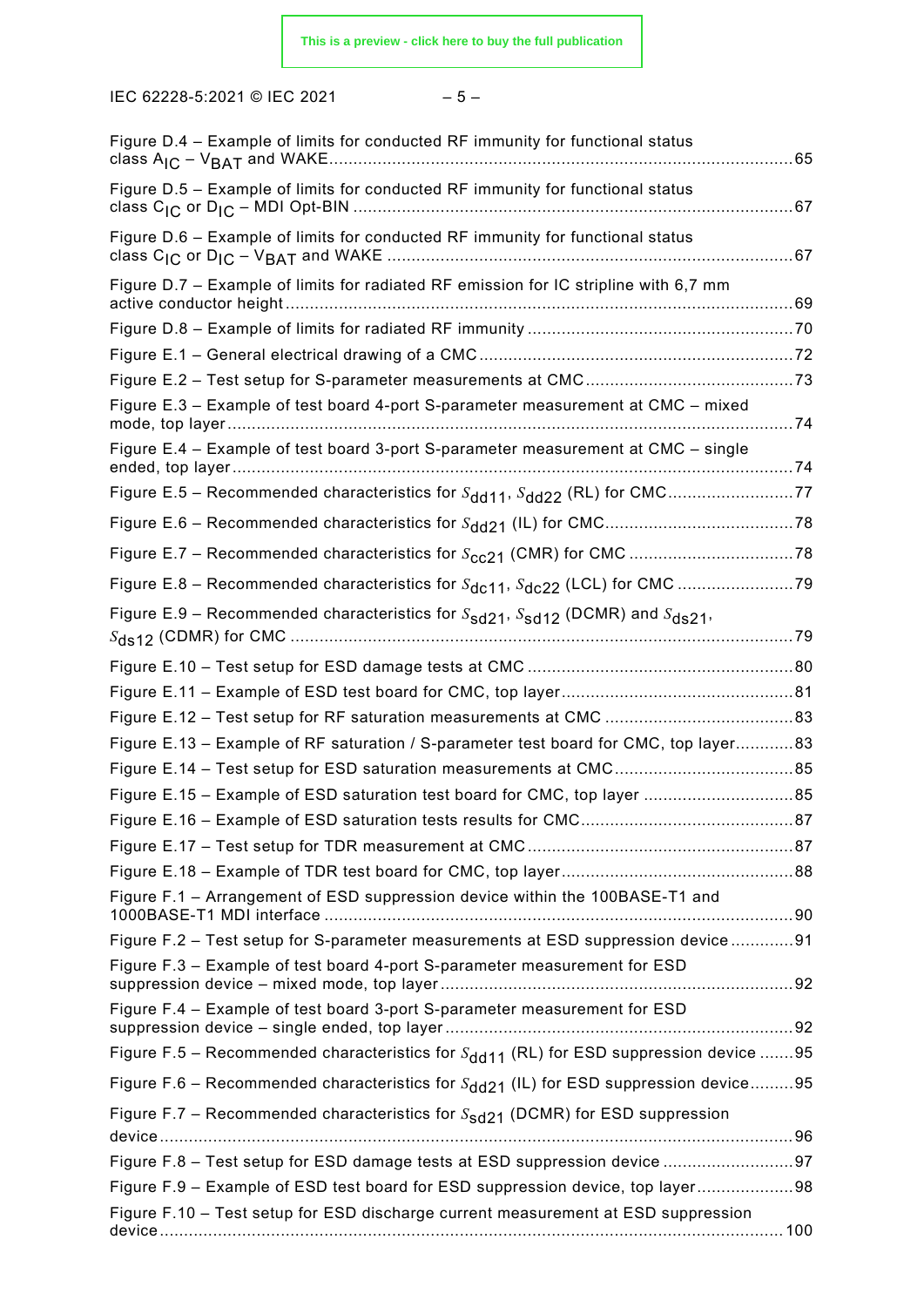– 6 – IEC 62228-5:2021 © IEC 2021

| Figure F.11 - Example of ESD discharge current test board for ESD suppression                                                                                |  |
|--------------------------------------------------------------------------------------------------------------------------------------------------------------|--|
| Figure F.12 - Example of test results and recommended limits for remaining ESD<br>discharge current after the MDI test network for ESD suppression device103 |  |
| Figure F.13 - Test setup for RF clamping test at ESD suppression device 104                                                                                  |  |
| Figure F.14 – Example of test board RF clamping test at suppression device, top layer105                                                                     |  |
| Figure F.15 - Recommended test power levels for RF clamping tests at ESD                                                                                     |  |
|                                                                                                                                                              |  |
|                                                                                                                                                              |  |
|                                                                                                                                                              |  |
| Table 3 – Definition for transceiver configuration for normal operation mode 15                                                                              |  |
| Table 4 - Definition for transceiver mode configuration for low power mode 15                                                                                |  |
| Table 5 - Selection recommendation of MII interfaces for transceiver network                                                                                 |  |
| Table 6 - Transceiver network tests - component value definitions of coupling ports                                                                          |  |
|                                                                                                                                                              |  |
| Table 8 – Definition for transceiver mode configuration for normal operation mode 23                                                                         |  |
|                                                                                                                                                              |  |
|                                                                                                                                                              |  |
|                                                                                                                                                              |  |
|                                                                                                                                                              |  |
|                                                                                                                                                              |  |
| Table 14 – DPI tests for functional status class $A_{IC}$ evaluation of Ethernet transceivers 31                                                             |  |
| Table 15 – DPI tests for functional status class $C_{IC}$ or $D_{IC}$ evaluation of Ethernet                                                                 |  |
|                                                                                                                                                              |  |
|                                                                                                                                                              |  |
|                                                                                                                                                              |  |
| Table 18 – Impulse immunity tests for functional status class $A_{IC}$ evaluation of                                                                         |  |
|                                                                                                                                                              |  |
| Table 19 – Impulse immunity tests for functional status class C <sub>IC</sub> or D <sub>IC</sub> evaluation of                                               |  |
|                                                                                                                                                              |  |
|                                                                                                                                                              |  |
| Table 21 – ESD tests in powered mode for functional status class $A_{IC}$ , C <sub>IC</sub> and D <sub>IC</sub>                                              |  |
|                                                                                                                                                              |  |
| Table 22 - ESD tests in unpowered mode for functional status class $D_{IC}$ evaluation of                                                                    |  |
|                                                                                                                                                              |  |
|                                                                                                                                                              |  |
|                                                                                                                                                              |  |
|                                                                                                                                                              |  |
|                                                                                                                                                              |  |
| Table C.4 - Radiated RF immunity tests for functional status class AIC evaluation of                                                                         |  |
| Table D.1 - Example of limits for conducted RF emission - test cases with                                                                                    |  |
|                                                                                                                                                              |  |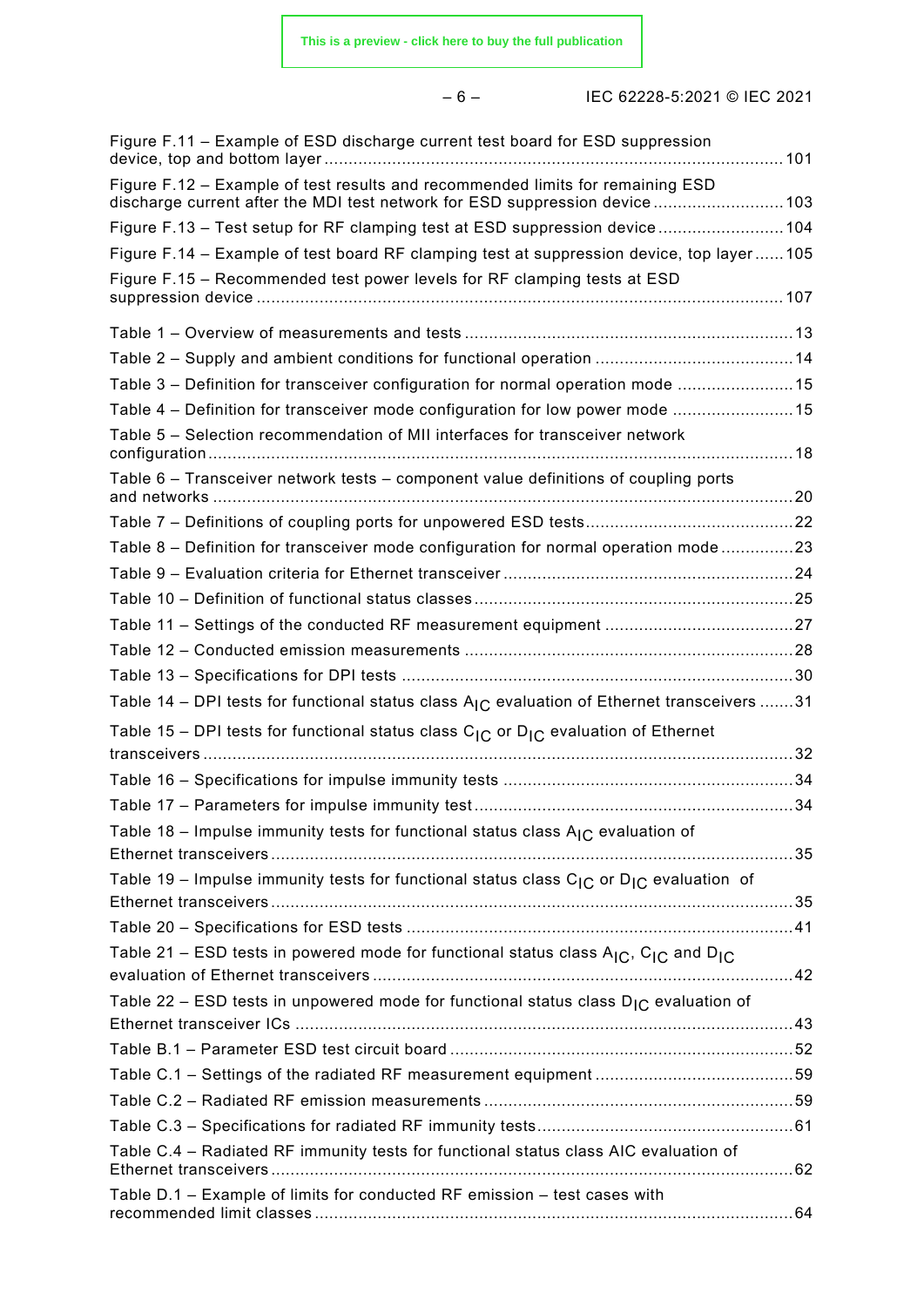$$
-\;7\;-\;
$$

| Table D.2 - Example of limits for conducted RF immunity - test cases with                                                                                                                                                         |  |
|-----------------------------------------------------------------------------------------------------------------------------------------------------------------------------------------------------------------------------------|--|
| Table D.3 - Example of limits for conducted RF immunity - test cases with                                                                                                                                                         |  |
|                                                                                                                                                                                                                                   |  |
| Table D.5 - Example of limits for impulse immunity - test cases with recommended                                                                                                                                                  |  |
| Table D.6 - Example of limits for powered and unpowered ESD tests - test cases with<br>recommended limits for functional status class A1 <sub>IC,</sub> A2 <sub>IC,</sub> A3 <sub>IC,</sub> C <sub>IC</sub> or D <sub>IC</sub> 69 |  |
| Table D.7 - Example of limits for radiated RF emission - test cases with recommended                                                                                                                                              |  |
| Table D.8 - Example of limits for radiated RF immunity - test cases with recommended                                                                                                                                              |  |
| Table E.1 - Test procedure and parameters for 3-port test board characterization for                                                                                                                                              |  |
| Table E.2 - Test procedure and parameters for S-parameter measurements at CMC76                                                                                                                                                   |  |
|                                                                                                                                                                                                                                   |  |
|                                                                                                                                                                                                                                   |  |
|                                                                                                                                                                                                                                   |  |
| Table E.6 - Test procedure and parameters for RF saturation tests at CMC 84                                                                                                                                                       |  |
|                                                                                                                                                                                                                                   |  |
| Table E.8 - Test procedure and parameters for ESD saturation tests at CMC86                                                                                                                                                       |  |
|                                                                                                                                                                                                                                   |  |
|                                                                                                                                                                                                                                   |  |
| Table E.11 - Test procedure and parameters for TDR measurement at CMC88                                                                                                                                                           |  |
|                                                                                                                                                                                                                                   |  |
|                                                                                                                                                                                                                                   |  |
| Table F.2 - Test procedure and parameters for 3-port test board characterization for                                                                                                                                              |  |
| Table F.3 – Test procedure and parameters for S-parameter measurements at ESD                                                                                                                                                     |  |
| Table F.4 - Required S-parameter measurements for ESD suppression device 94                                                                                                                                                       |  |
| Table F.5 – Test parameters for ESD damage tests at ESD suppression device 99                                                                                                                                                     |  |
| Table F.6 - Required ESD tests for damage for ESD suppression device 99                                                                                                                                                           |  |
| Table F.7 - Test parameters for ESD discharge current measurement at ESD                                                                                                                                                          |  |
| Table F.8 - Required current measurement for ESD suppression device  102                                                                                                                                                          |  |
| Table F.9 - Recommended limits for remaining ESD discharge current after the MDI                                                                                                                                                  |  |
|                                                                                                                                                                                                                                   |  |
| Table F.11 – Test procedure and parameters for RF clamping tests at ESD                                                                                                                                                           |  |
| Table F.12 - Required RF clamping tests for ESD suppression device  107                                                                                                                                                           |  |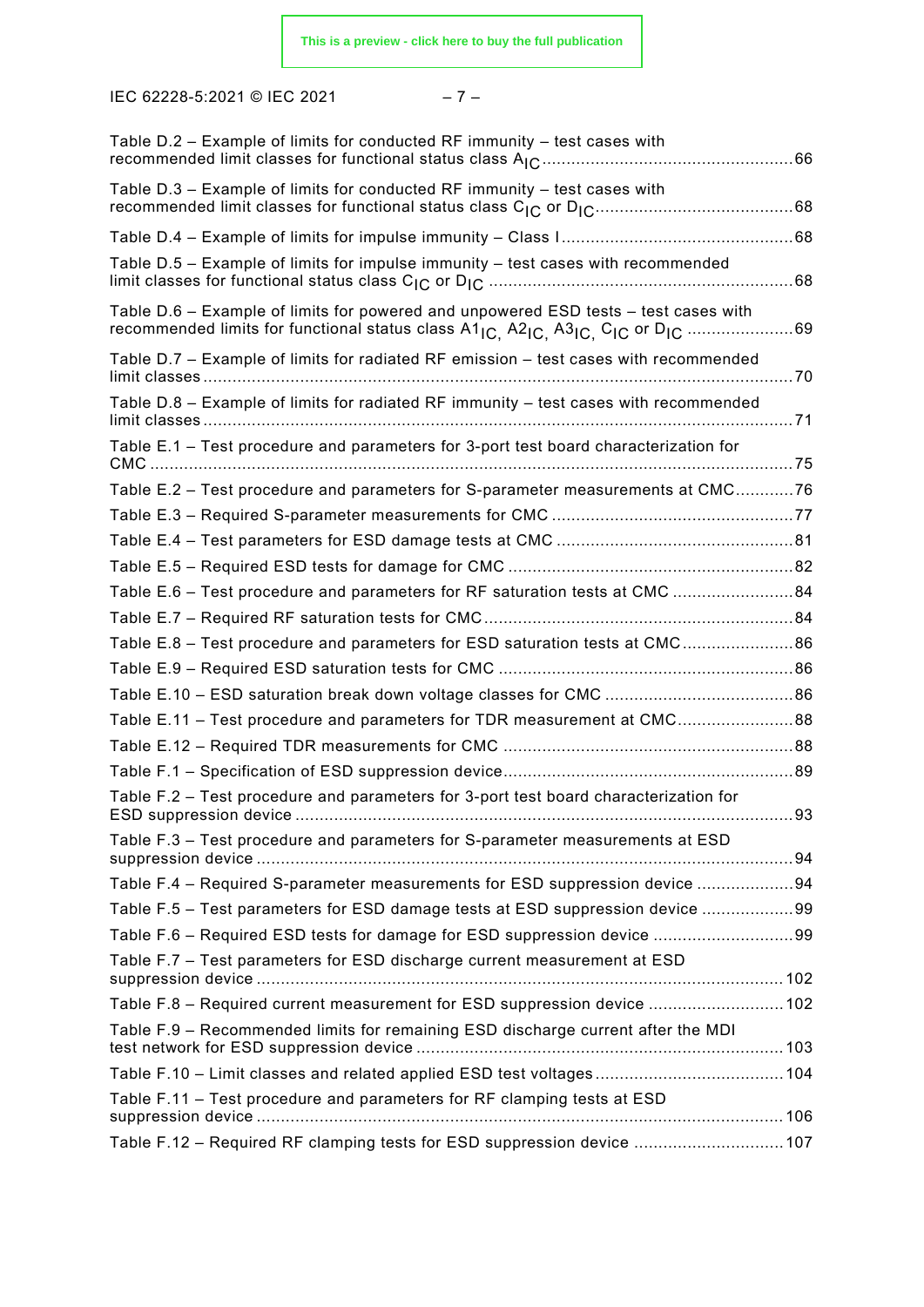**[This is a preview - click here to buy the full publication](https://webstore.iec.ch/publication/62509&preview)**

– 8 – IEC 62228-5:2021 © IEC 2021

#### INTERNATIONAL ELECTROTECHNICAL COMMISSION

\_\_\_\_\_\_\_\_\_\_\_\_

#### **INTEGRATED CIRCUITS – EMC EVALUATION OF TRANSCEIVERS –**

#### **Part 5: Ethernet transceivers**

#### FOREWORD

- <span id="page-7-0"></span>1) The International Electrotechnical Commission (IEC) is a worldwide organization for standardization comprising all national electrotechnical committees (IEC National Committees). The object of IEC is to promote international co-operation on all questions concerning standardization in the electrical and electronic fields. To this end and in addition to other activities, IEC publishes International Standards, Technical Specifications, Technical Reports, Publicly Available Specifications (PAS) and Guides (hereafter referred to as "IEC Publication(s)"). Their preparation is entrusted to technical committees; any IEC National Committee interested in the subject dealt with may participate in this preparatory work. International, governmental and non-governmental organizations liaising with the IEC also participate in this preparation. IEC collaborates closely with the International Organization for Standardization (ISO) in accordance with conditions determined by agreement between the two organizations.
- 2) The formal decisions or agreements of IEC on technical matters express, as nearly as possible, an international consensus of opinion on the relevant subjects since each technical committee has representation from all interested IEC National Committees.
- 3) IEC Publications have the form of recommendations for international use and are accepted by IEC National Committees in that sense. While all reasonable efforts are made to ensure that the technical content of IEC Publications is accurate, IEC cannot be held responsible for the way in which they are used or for any misinterpretation by any end user.
- 4) In order to promote international uniformity, IEC National Committees undertake to apply IEC Publications transparently to the maximum extent possible in their national and regional publications. Any divergence between any IEC Publication and the corresponding national or regional publication shall be clearly indicated in the latter.
- 5) IEC itself does not provide any attestation of conformity. Independent certification bodies provide conformity assessment services and, in some areas, access to IEC marks of conformity. IEC is not responsible for any services carried out by independent certification bodies.
- 6) All users should ensure that they have the latest edition of this publication.
- 7) No liability shall attach to IEC or its directors, employees, servants or agents including individual experts and members of its technical committees and IEC National Committees for any personal injury, property damage or other damage of any nature whatsoever, whether direct or indirect, or for costs (including legal fees) and expenses arising out of the publication, use of, or reliance upon, this IEC Publication or any other IEC Publications.
- 8) Attention is drawn to the Normative references cited in this publication. Use of the referenced publications is indispensable for the correct application of this publication.
- 9) Attention is drawn to the possibility that some of the elements of this IEC Publication may be the subject of patent rights. IEC shall not be held responsible for identifying any or all such patent rights.

International Standard IEC 62228-5 has been prepared by subcommittee 47A: Integrated circuits, of IEC technical committee 47: Semiconductor devices.

The text of this International Standard is based on the following documents:

| Draft         | Report on voting |  |
|---------------|------------------|--|
| 47A/1115/FDIS | 47A/1117/RVD     |  |

Full information on the voting for its approval can be found in the report on voting indicated in the above table.

The language used for the development of this International Standard is English.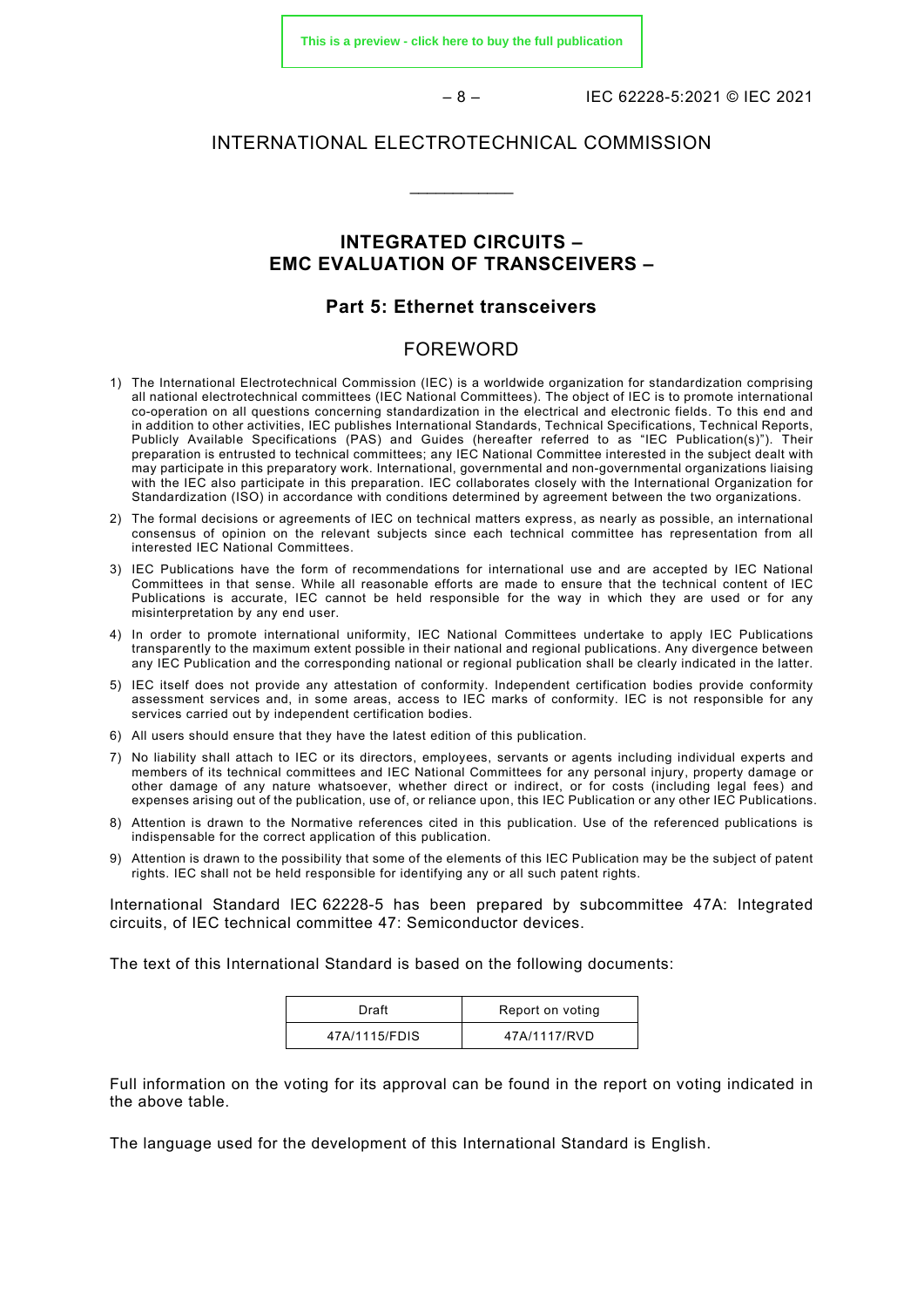$$
-9-
$$

This document was drafted in accordance with ISO/IEC Directives, Part 2, and developed in accordance with ISO/IEC Directives, Part 1 and ISO/IEC Directives, IEC Supplement, available at [www.iec.ch/members\\_experts/refdocs.](http://www.iec.ch/members_experts/refdocs) The main document types developed by IEC are described in greater detail at [www.iec.ch/standardsdev/publications.](http://www.iec.ch/standardsdev/publications)

The committee has decided that the contents of this document will remain unchanged until the stability date indicated on the IEC website under "http://webstore.iec.ch" in the data related to the specific document. At this date, the document will be

- reconfirmed,
- withdrawn,
- replaced by a revised edition, or
- amended.

**IMPORTANT – The 'colour inside' logo on the cover page of this publication indicates that it contains colours which are considered to be useful for the correct understanding of its contents. Users should therefore print this document using a colour printer.**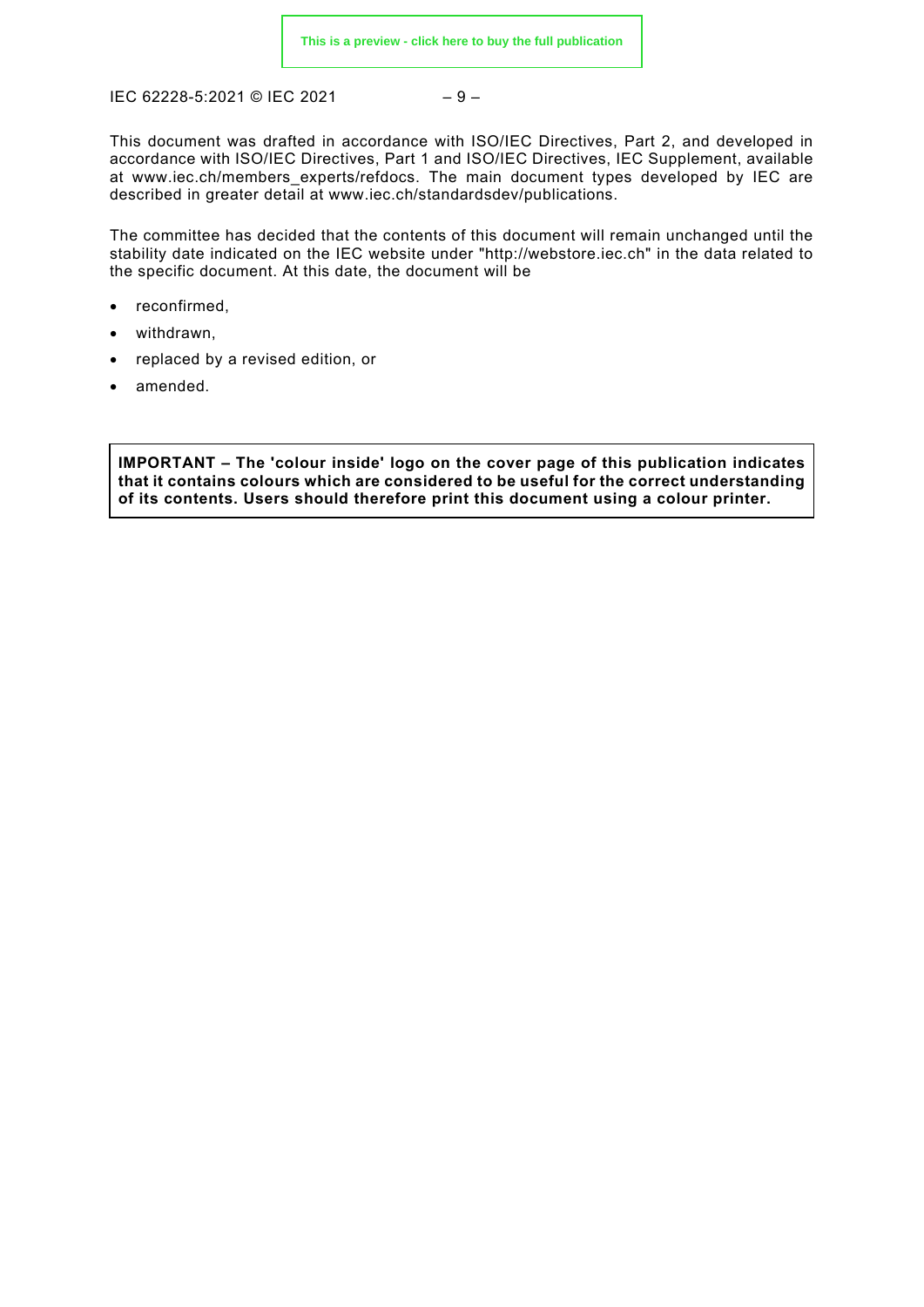$-10 -$  IEC 62228-5:2021 © IEC 2021

#### **INTEGRATED CIRCUITS – EMC EVALUATION OF TRANSCEIVERS –**

#### **Part 5: Ethernet transceivers**

#### <span id="page-9-0"></span>**1 Scope**

This part of IEC 62228 specifies test and measurement methods for EMC evaluation of Ethernet transceiver ICs under network condition. It defines test configurations, test conditions, test signals, failure criteria, test procedures, test setups and test boards. It is applicable for transceiver of the Ethernet systems

- 100BASE-T1 according to ISO/IEC/IEEE 8802-3/AMD1;
- 100BASE-TX according to ISO/IEC/IEEE 8802-3;
- 1000BASE-T1 according to ISO/IEC/IEEE 8802-3/AMD4

and covers

- the emission of RF disturbances;
- the immunity against RF disturbances;
- the immunity against impulses;
- the immunity against electrostatic discharges (ESD).

#### <span id="page-9-1"></span>**2 Normative references**

The following documents are referred to in the text in such a way that some or all of their content constitutes requirements of this document. For dated references, only the edition cited applies. For undated references, the latest edition of the referenced document (including any amendments) applies.

IEC 61967-1, *Integrated circuits – Measurement of electromagnetic emissions – Part 1: General conditions and definitions*

IEC 61967-4, *Integrated circuits – Measurement of electromagnetic emissions, 150 kHz to 1 GHz – Part 4: Measurement of conducted emissions, 1 ohm/150 ohm direct coupling method*

IEC 62132-1, *Integrated circuits – Measurement of electromagnetic immunity – Part 1: General conditions and definitions*

IEC 62132-4, *Integrated circuits – Measurement of electromagnetic immunity 150 kHz to 1 GHz – Part 4: Direct RF power injection method*

IEC 62215-3, *Integrated circuits – Measurement of impulse immunity – Part 3: Nonsynchronous transient injection method*

IEC 62228-1, *Integrated circuits – EMC evaluation of transceivers – Part 1: General conditions and definitions*

ISO 10605, *Road vehicles – Test methods for electrical disturbances from electrostatic discharge*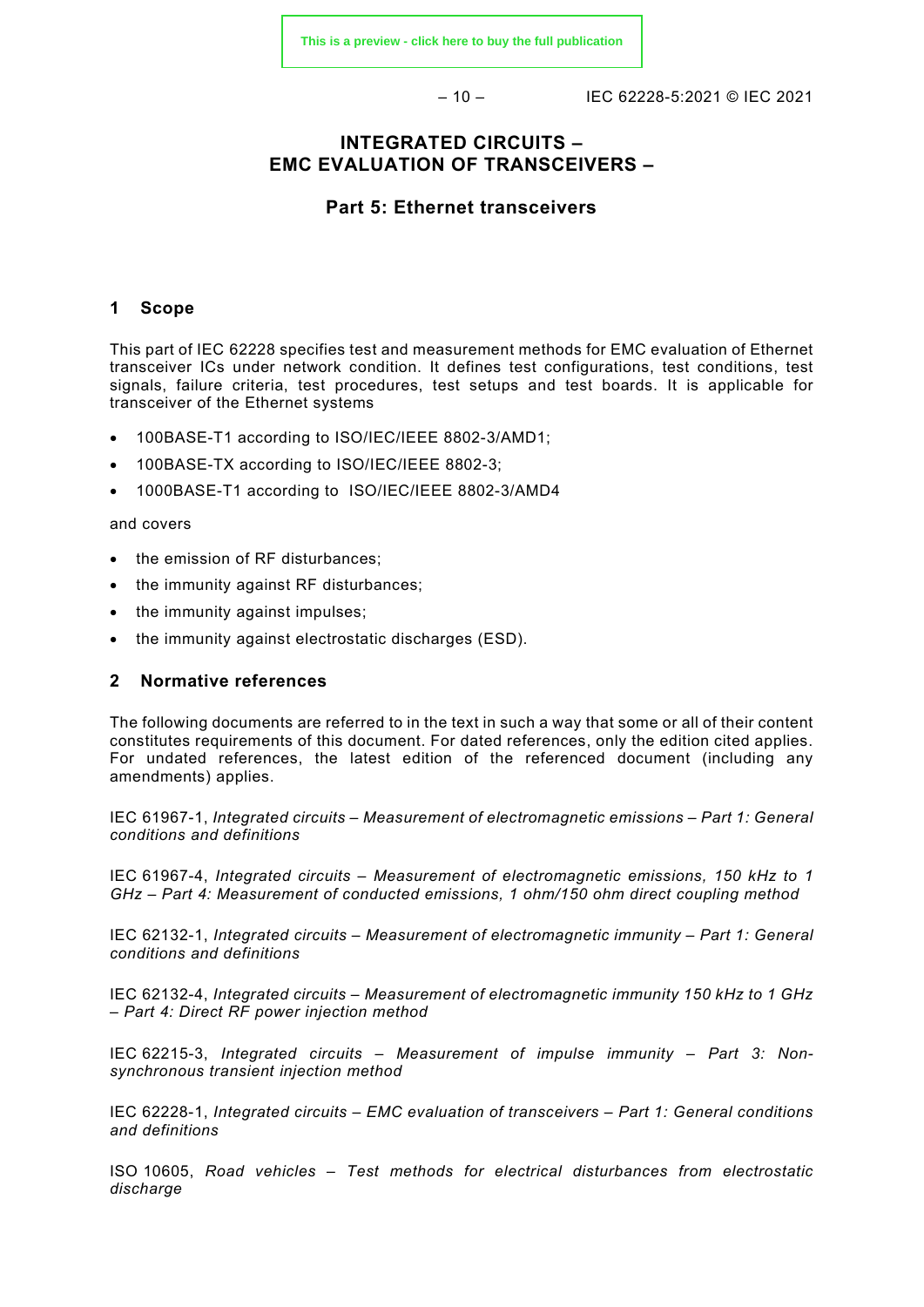$$
-11-
$$

ISO 21111-2, *Road vehicles – In-vehicle Ethernet – Part 2: Common physical entity requirements*

ISO 7637-2, *Road vehicles – Electrical disturbances from conduction and coupling – Part 2: Electrical transient conduction along supply lines only*

ISO/IEC/IEEE 8802-3:2017, *Information technology – Telecommunications and information exchange between systems – Local and metropolitan area networks – Specific requirements – Part 3: Standard for Ethernet*

ISO/IEC/IEEE 8802-3:2017/AMD1:2017, *Amendment 1 – Information technology – Telecommunications and information exchange between systems – Local and metropolitan area networks – Specific requirements – Part 3: Standard for Ethernet – Physical layer specifications and management parameters for 100 Mb/s operation over a single balanced twisted pair cable (100BASE-T1)*

ISO/IEC/IEEE 8802-3:2017/AMD4:2017, *Amendment 4 – Information technology – Telecommunications and information exchange between systems – Local and metropolitan area networks – Specific requirements – Part 3: Standard for Ethernet – Physical layer specifications and management parameters for 1 Gb/s operation over a single twisted-pair copper cable*

<span id="page-10-1"></span><span id="page-10-0"></span>Electronic Components Industry Association, EIA-198-1, *Ceramic Dielectric Capacitors Classes I, II, III and IV*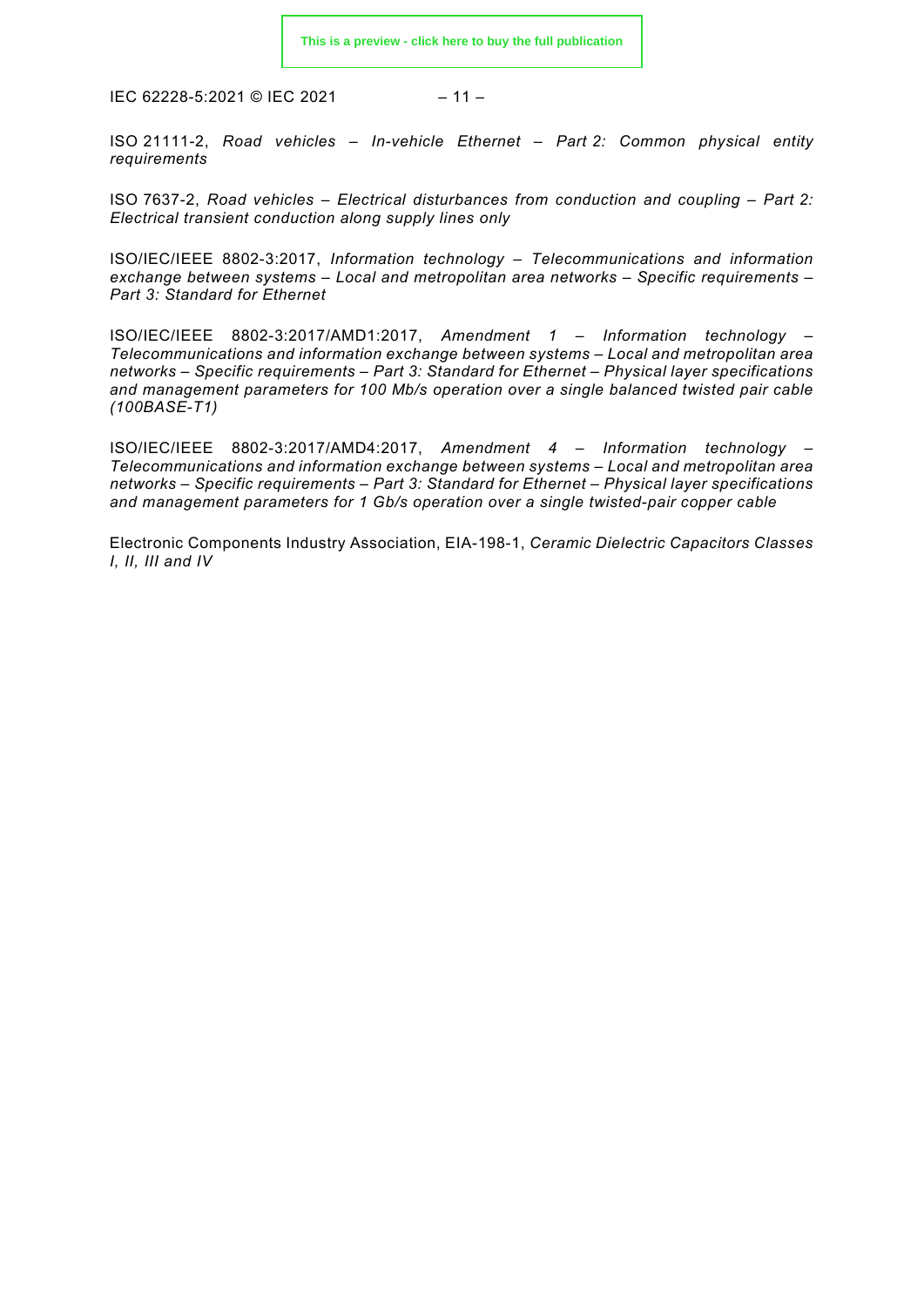– 110 – IEC 62228-5:2021 © IEC 2021

#### SOMMAIRE

| 1 |       |                                                                            |     |
|---|-------|----------------------------------------------------------------------------|-----|
| 2 |       |                                                                            |     |
| 3 |       |                                                                            |     |
|   | 3.1   |                                                                            |     |
|   | 3.2   |                                                                            |     |
| 4 |       |                                                                            |     |
| 5 |       |                                                                            |     |
|   | 5.1   |                                                                            |     |
|   | 5.2   |                                                                            |     |
|   | 5.2.1 |                                                                            |     |
|   | 5.2.2 | Configuration de l'émetteur-récepteur en mode fonctionnel normal 124       |     |
|   | 5.2.3 | Configuration de l'émetteur-récepteur en mode basse puissance 124          |     |
|   | 5.3   |                                                                            |     |
|   | 5.4   |                                                                            |     |
|   | 5.4.1 | Configuration générale pour un réseau d'émetteur-récepteur 126             |     |
|   | 5.4.2 | Configuration générale pour un émetteur-récepteur unique 127               |     |
|   | 5.4.3 | Essais de réseau d'émetteur-récepteur - ports de couplage et réseaux       |     |
|   | 5.4.4 | Essais d'émetteur-récepteur individuel - ports de couplage et réseaux      |     |
|   | 5.5   |                                                                            |     |
|   | 5.5.1 |                                                                            |     |
|   | 5.5.2 |                                                                            |     |
|   | 5.5.3 |                                                                            |     |
|   | 5.6   |                                                                            |     |
|   | 5.6.1 |                                                                            |     |
|   | 5.6.2 |                                                                            |     |
|   | 5.6.3 | Critères d'évaluation en mode passif après exposition aux perturbations133 |     |
|   | 5.6.4 |                                                                            |     |
|   |       |                                                                            | 135 |
| 6 |       |                                                                            |     |
|   | 6.1   |                                                                            |     |
|   | 6.1.1 |                                                                            |     |
|   | 6.1.2 |                                                                            |     |
|   | 6.1.3 |                                                                            |     |
|   | 6.2   |                                                                            |     |
|   | 6.2.1 |                                                                            |     |
|   | 6.2.2 |                                                                            |     |
|   | 6.2.3 |                                                                            |     |
|   | 6.3   |                                                                            |     |
|   | 6.3.1 |                                                                            |     |
|   | 6.3.2 |                                                                            |     |
|   | 6.3.3 |                                                                            |     |
|   | 6.4   |                                                                            |     |
|   | 6.4.1 |                                                                            |     |
|   | 6.4.2 |                                                                            |     |
|   |       |                                                                            |     |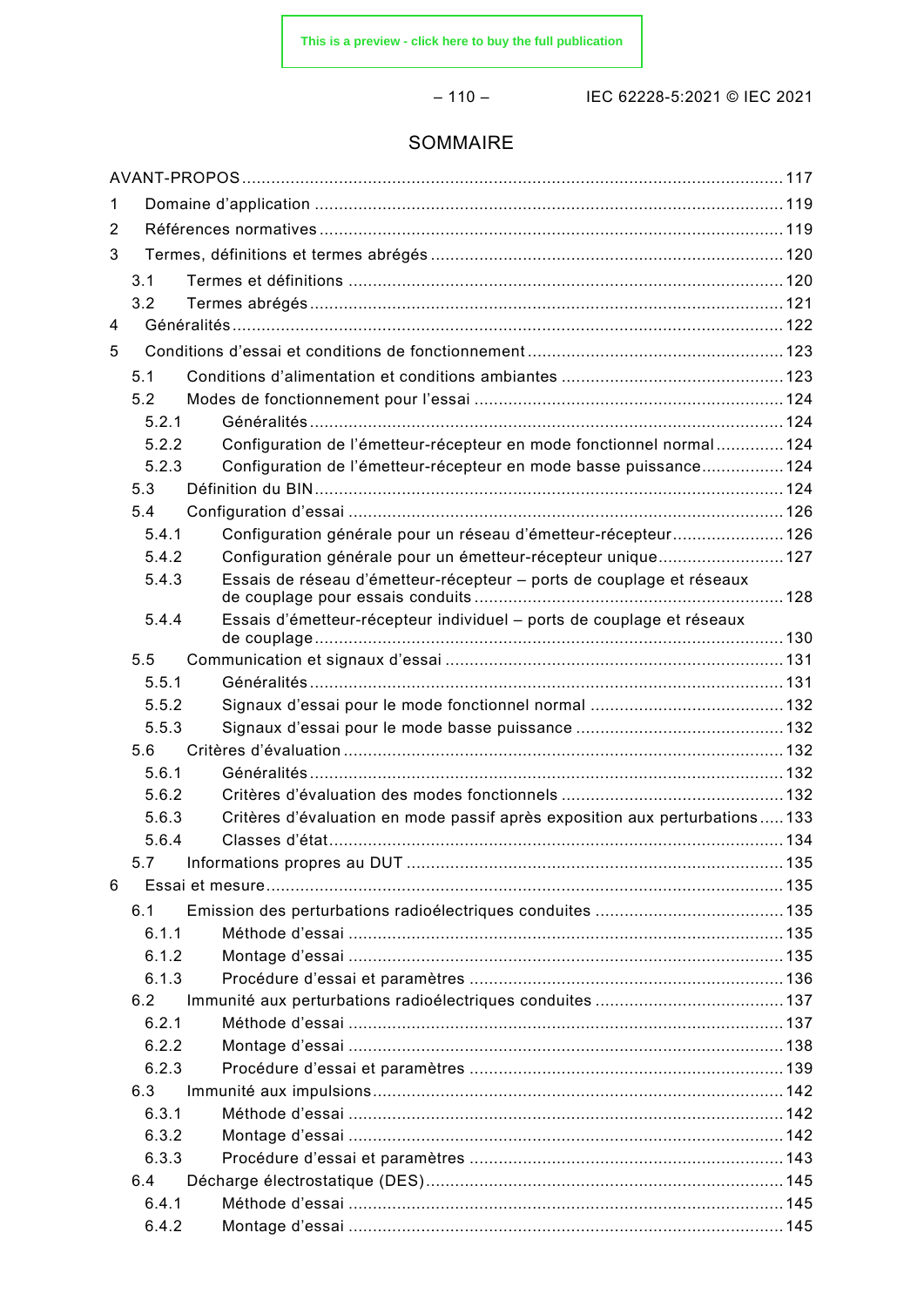IEC 62228-5:2021 © IEC 2021 - 111 -

| 6.4.3 |                                                                                                                                                                      |  |
|-------|----------------------------------------------------------------------------------------------------------------------------------------------------------------------|--|
| 7     |                                                                                                                                                                      |  |
|       |                                                                                                                                                                      |  |
| A.1   |                                                                                                                                                                      |  |
| A.2   | Circuit d'essai pour les émetteurs-récepteurs Ethernet pour les essais                                                                                               |  |
| A.3   | Circuit d'essai dédié à l'essai de DES des émetteurs-récepteurs Ethernet  157                                                                                        |  |
|       |                                                                                                                                                                      |  |
| B.1   | Carte d'essai pour la configuration du réseau de l'émetteur-récepteur  161                                                                                           |  |
| B.2   | Carte d'essai pour la configuration de l'émetteur-récepteur individuel  163                                                                                          |  |
|       | Annexe C (informative) Essai de l'émetteur-récepteur Ethernet relatif aux émissions<br>radioélectriques rayonnées et à l'immunité aux perturbations radioélectriques |  |
|       |                                                                                                                                                                      |  |
| C.1   |                                                                                                                                                                      |  |
| C.2   | Configuration générale pour un réseau d'émetteur-récepteur 165                                                                                                       |  |
| C.3   |                                                                                                                                                                      |  |
| C.3.1 |                                                                                                                                                                      |  |
| C.3.2 | Emission des perturbations radioélectriques rayonnées 170                                                                                                            |  |
| C.3.3 | Immunité aux perturbations radioélectriques rayonnées 171                                                                                                            |  |
|       | Annexe D (informative) Exemples de limites d'essai pour les émetteurs-récepteurs                                                                                     |  |
| D.1   |                                                                                                                                                                      |  |
| D.2   |                                                                                                                                                                      |  |
| D.3   |                                                                                                                                                                      |  |
| D.4   |                                                                                                                                                                      |  |
| D.5   |                                                                                                                                                                      |  |
| D.6   |                                                                                                                                                                      |  |
| D.7   |                                                                                                                                                                      |  |
|       | Annexe E (informative) Caractérisation des bobines d'arrêt de mode commun pour                                                                                       |  |
| E.1   |                                                                                                                                                                      |  |
| E.2   |                                                                                                                                                                      |  |
| E.2.1 |                                                                                                                                                                      |  |
| E.2.2 |                                                                                                                                                                      |  |
| E.2.3 |                                                                                                                                                                      |  |
| E.2.4 | Essai de saturation aux perturbations radioélectriques  195                                                                                                          |  |
| E.2.5 |                                                                                                                                                                      |  |
| E.2.6 |                                                                                                                                                                      |  |
|       | Annexe F (informative) Caractérisation des dispositifs de suppression des DES pour                                                                                   |  |
| F.1   |                                                                                                                                                                      |  |
| F.2   |                                                                                                                                                                      |  |
| F.2.1 |                                                                                                                                                                      |  |
| F.2.2 |                                                                                                                                                                      |  |
| F.2.3 |                                                                                                                                                                      |  |
| F.2.4 |                                                                                                                                                                      |  |
| F.2.5 | Essai de l'effet d'écrêtage indésirable lors des essais d'immunité aux                                                                                               |  |
|       |                                                                                                                                                                      |  |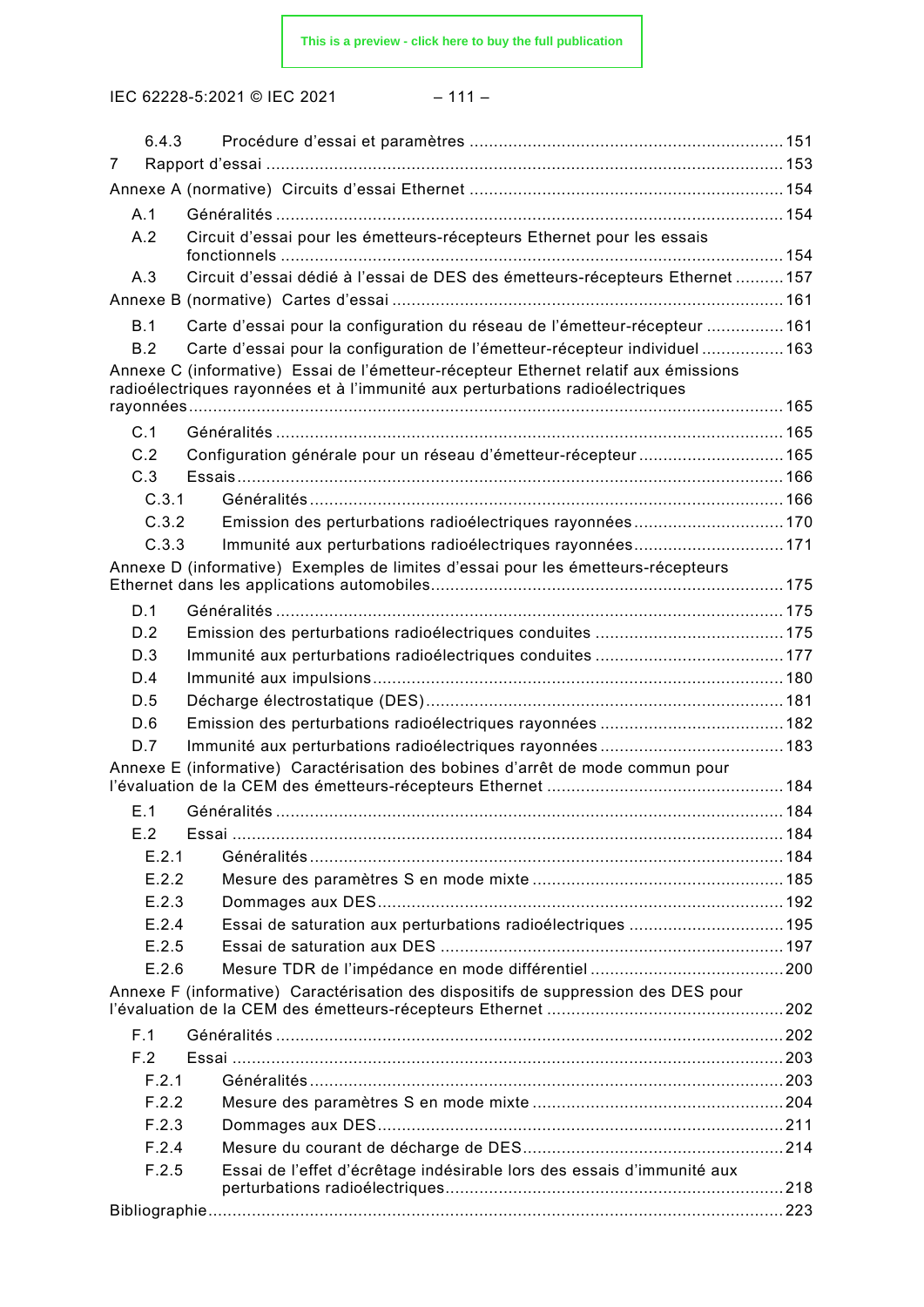– 112 – IEC 62228-5:2021 © IEC 2021

| Figure 4 – Configuration d'essai générale pour les essais conduits sur un réseau                                                                                   |  |
|--------------------------------------------------------------------------------------------------------------------------------------------------------------------|--|
| Figure 5 - Configuration d'essai générale pour l'essai de DES en mode passif 128                                                                                   |  |
| Figure 6 – Essais de réseau d'émetteur-récepteur – ports de couplage et réseaux de                                                                                 |  |
| Figure 7 - Ports de couplage et réseaux de couplage pour les essais de DES en mode                                                                                 |  |
|                                                                                                                                                                    |  |
| Figure 9 - Montage d'essai pour la mesure des perturbations radioélectriques                                                                                       |  |
|                                                                                                                                                                    |  |
| Figure 11 - Montage d'essai pour les essais d'immunité aux impulsions 142                                                                                          |  |
| Figure 12 - Montage d'essai pour les essais de DES en mode actif - disposition de                                                                                  |  |
| Figure 13 - Montage d'essai pour les essais de DES en mode actif - stimulation et                                                                                  |  |
| Figure 14 - Montage d'essai pour les essais de DES en mode passif - disposition de                                                                                 |  |
| Figure 15 - Montage d'essai pour les essais de DES en mode passif - stimulation et<br>contrôle pour la validation fonctionnelle avant et après l'essai de DES  150 |  |
| Figure A.1 - Schéma général du circuit du réseau d'essai dédié à l'essai fonctionnel<br>des émetteurs-récepteurs Ethernet 100BASE-T1 et 1000BASE-T1 suivant les    |  |
| Figure A.2 – Schéma général du circuit du réseau d'essai dédié à l'essai fonctionnel<br>des émetteurs-récepteurs Ethernet 100BASE-TX suivant les méthodes d'essais |  |
| Figure A.3 - Schéma général du circuit dédié aux essais de DES des                                                                                                 |  |
| Figure A.4 - Schéma général du circuit dédié aux essais de DES des                                                                                                 |  |
| Figure B.1 – Exemple de carte d'essai fonctionnel en conduit pour les CI                                                                                           |  |
| Figure B.2 - Exemple de carte d'essai de DES en mode actif pour les CI des                                                                                         |  |
| Figure B.3 - Exemple de carte d'essai de DES en mode passif pour les CI                                                                                            |  |
| Figure B.4 – Exemple de carte d'essai de DES en mode passif pour les CI                                                                                            |  |
| Figure C.1 - Configuration d'essai générale pour les essais sur un réseau                                                                                          |  |
| Figure C.2 - Schéma général du circuit du réseau d'essai dédié à l'essai fonctionnel<br>des émetteurs-récepteurs Ethernet 100BASE-T1 et 1000BASE-T1 suivant les    |  |
| Figure C.3 – Exemple de carte d'essai fonctionnel en rayonné pour les CI<br>émetteurs-récepteurs Ethernet (100BASE-T1), couche supérieure (côté DUT)168            |  |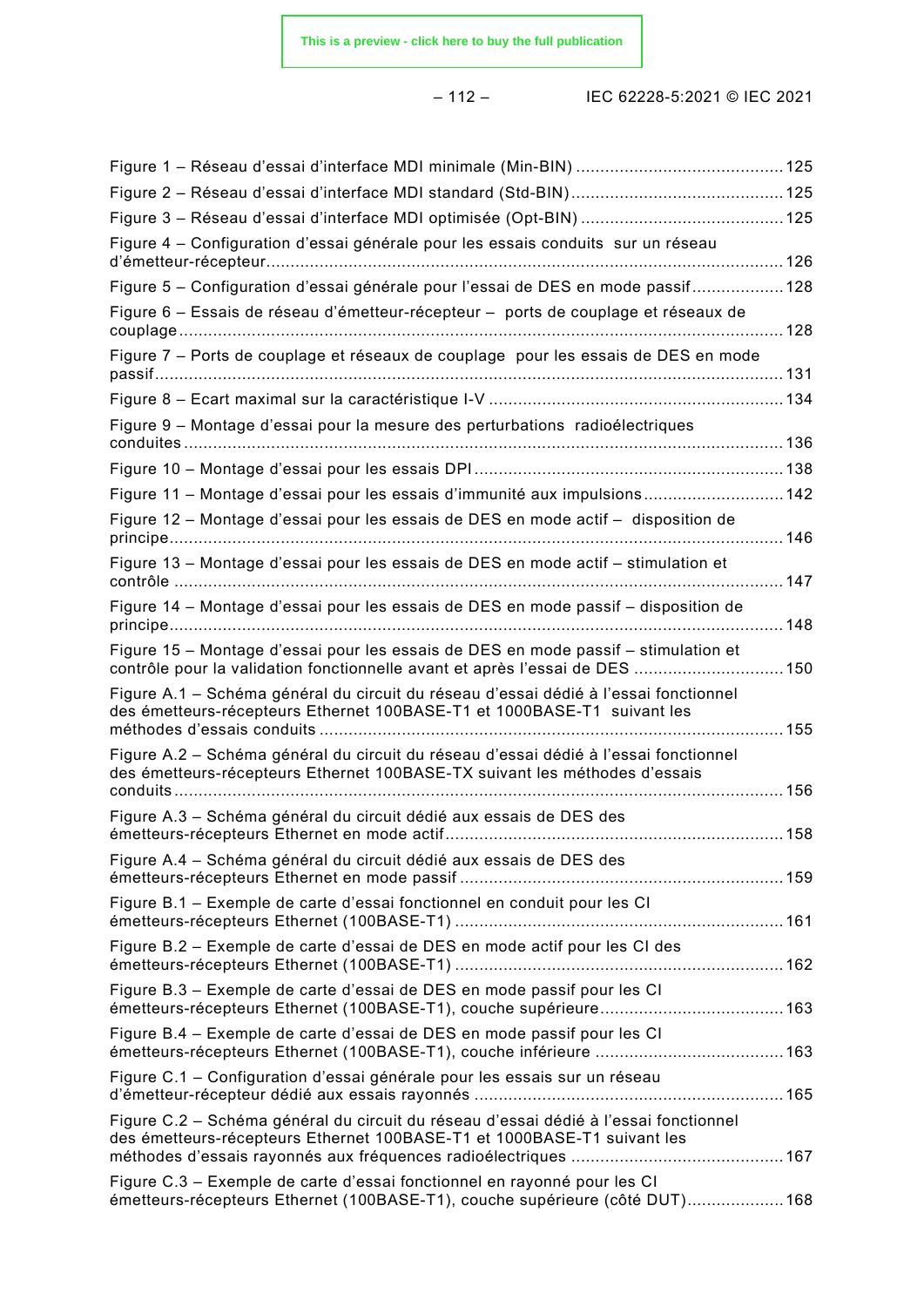|--|--|--|

| Figure C.4 – Exemple de carte d'essai fonctionnel en rayonné pour les CI<br>émetteurs-récepteurs Ethernet (100BASE-T1), couche inférieure (côté composants                                                  |
|-------------------------------------------------------------------------------------------------------------------------------------------------------------------------------------------------------------|
| Figure C.5 - Montage d'essai pour la mesure des émissions radioélectriques                                                                                                                                  |
| Figure C.6 - Montage d'essai pour les essais d'immunité aux perturbations                                                                                                                                   |
| Figure D.1 - Exemple de limites pour les émissions radioélectriques conduites - MDI -                                                                                                                       |
| Figure D.2 - Exemple de limites pour les émissions radioélectriques conduites -                                                                                                                             |
| Figure D.3 - Exemple de limites pour l'immunité aux perturbations radioélectriques<br>conduites relatives à la classe d'état fonctionnel A <sub>IC</sub> – MDI - Opt-BIN  177                               |
| Figure D.4 - Exemple de limites pour l'immunité aux perturbations radioélectriques                                                                                                                          |
| Figure D.5 - Exemple de limites pour l'immunité aux perturbations radioélectriques<br>conduites relatives à la classe d'état fonctionnel C <sub>IC</sub> ou D <sub>IC</sub> - MDI - Opt-BIN  179            |
| Figure D.6 - Exemple de limites pour l'immunité aux perturbations radioélectriques<br>conduites relatives à la classe d'état fonctionnel C <sub>IC</sub> ou D <sub>IC</sub> – V <sub>BAT</sub> et WAKE  180 |
| Figure D.7 - Exemple de limites pour les émissions radioélectriques rayonnées en<br>utilisant une ligne TEM à plaques (stripline) pour CI avec une hauteur de conducteur                                    |
| Figure D.8 - Exemple de limites pour les essais d'immunité aux perturbations                                                                                                                                |
|                                                                                                                                                                                                             |
| Figure E.2 - Montage d'essai pour les mesures des paramètres S au niveau de la                                                                                                                              |
| Figure E.3 – Exemple de carte d'essai à 4 ports pour la mesure des paramètres S au                                                                                                                          |
| Figure E.4 – Exemple de carte d'essai à 3 ports pour la mesure des paramètres S au                                                                                                                          |
| Figure E.5 - Caractéristiques recommandées pour $S_{dd11}$ , $S_{dd22}$ (RL) relatives à la                                                                                                                 |
| Figure E.6 - Caractéristiques recommandées pour S <sub>dd21</sub> (IL) relatives à la CMC 190                                                                                                               |
| Figure E.7 - Caractéristiques recommandées pour $S_{cc21}$ (CMR) relatives à la CMC  190                                                                                                                    |
| Figure E.8 - Caractéristiques recommandées pour $S_{dc11}$ , $S_{dc22}$ (LCL) relatives à la                                                                                                                |
| Figure E.9 - Caractéristiques recommandées pour $S_{sd21}$ , $S_{sd12}$ (DCMR) et $S_{ds21}$ ,                                                                                                              |
| Figure E.10 - Montage d'essai pour les essais de dommages aux DES au niveau de                                                                                                                              |
| Figure E.11 - Exemple de carte d'essai de DES pour la CMC, couche supérieure  193                                                                                                                           |
| Figure E.12 - Montage d'essai pour les mesures de saturation RF au niveau de la                                                                                                                             |
| Figure E.13 - Exemple de carte d'essai pour la saturation RF / les paramètres S de la                                                                                                                       |
| Figure E.14 - Montage d'essai pour les mesures de saturation aux DES au niveau de                                                                                                                           |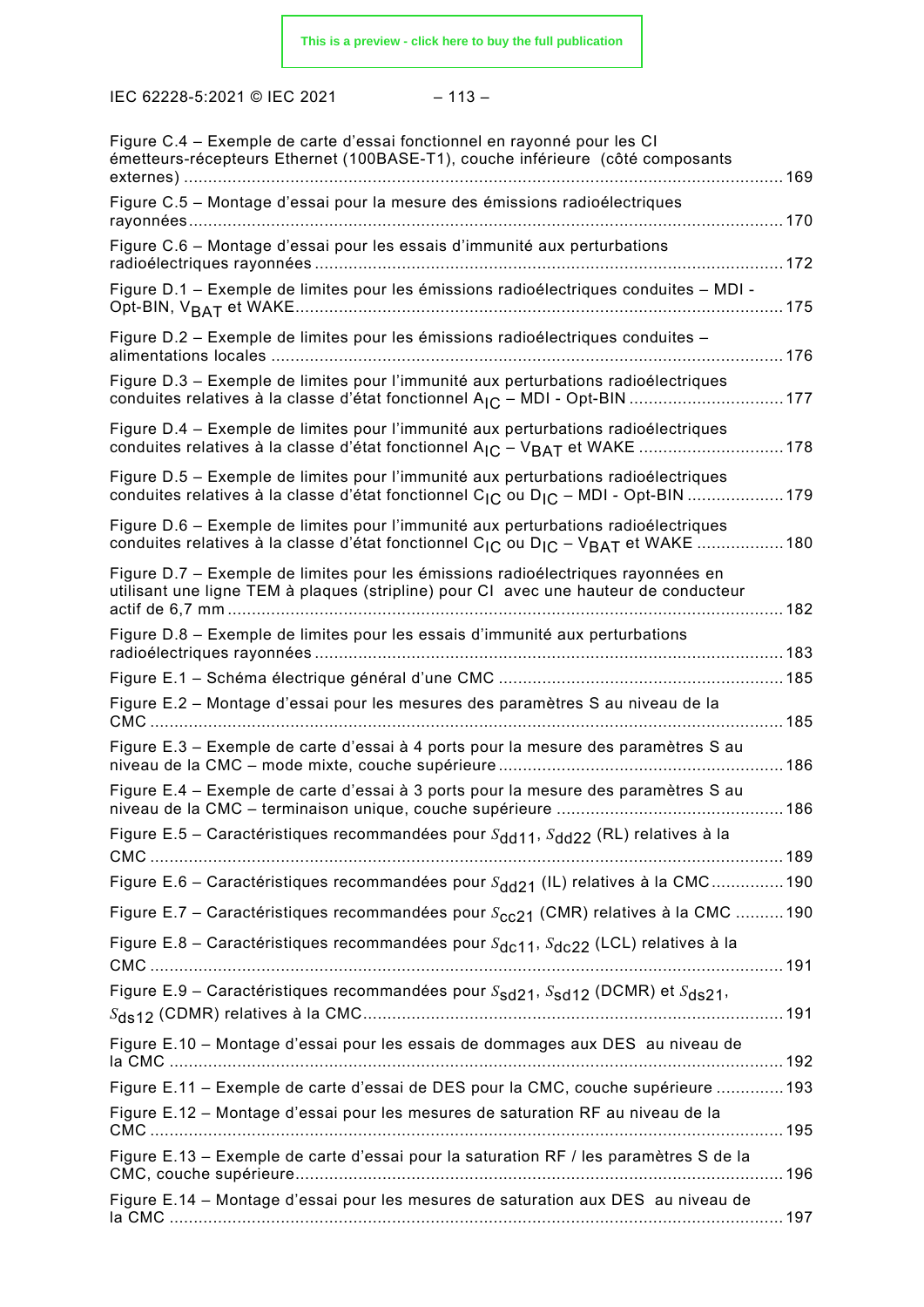#### – 114 – IEC 62228-5:2021 © IEC 2021

| Figure E.15 – Exemple de carte d'essai de saturation aux DES de la CMC, couche                                                                                               |
|------------------------------------------------------------------------------------------------------------------------------------------------------------------------------|
| Figure E.16 - Exemple de résultats d'essais de saturation aux DES pour la CMC 199                                                                                            |
| Figure E.17 - Montage d'essai pour les mesures TDR au niveau de la CMC200                                                                                                    |
| Figure E.18 - Exemple de carte d'essai pour la TDR de la CMC, couche supérieure 200                                                                                          |
| Figure F.1 - Disposition du dispositif de suppression des DES sur les interfaces<br>204                                                                                      |
| Figure F.2 - Montage d'essai pour les mesures des paramètres S au niveau du<br>205                                                                                           |
| Figure F.3 - Exemple de carte d'essai à 4 ports pour la mesure des paramètres S sur<br>le dispositif de suppression des DES - mode mixte, couche supérieure206               |
| Figure F.4 – Exemple de carte d'essai à 3 ports pour la mesure des paramètres S sur<br>le dispositif de suppression des DES - terminaison unique, couche supérieure 206      |
| Figure F.5 – Caractéristiques recommandées pour $S_{dd11}$ (RL) pour le dispositif de<br>209                                                                                 |
| Figure F.6 - Caractéristiques recommandées pour $S_{dd21}$ (IL) pour le dispositif de                                                                                        |
| 209                                                                                                                                                                          |
| Figure F.7 – Caractéristique recommandée pour $S_{sd21}$ (DCMR) pour le dispositif de                                                                                        |
|                                                                                                                                                                              |
| Figure F.8 - Montage d'essai pour les essais de dommages aux DES du dispositif de<br>.211                                                                                    |
| Figure F.9 - Exemple de carte d'essai de DES pour le dispositif de suppression des<br>212                                                                                    |
| Figure F.10 – Montage d'essai pour la mesure du courant de décharge des DES au                                                                                               |
| Figure F.11 – Exemple de carte d'essai de mesure du courant de décharge de DES<br>pour le dispositif de suppression des DES, couches supérieure et inférieure 215            |
| Figure F.12 – Exemple de résultats d'essai et limites recommandées pour le courant<br>de décharge de DES résiduel après le réseau d'essai MDI pour le dispositif de<br>. 217 |
| Figure F.13 - Configuration d'essai pour l'essai d'écrêtage RF au niveau du dispositif                                                                                       |
| Figure F.14 – Exemple de carte d'essai pour l'essai d'écrêtage RF au niveau du                                                                                               |
| Figure F.15 - Niveaux de puissance d'essai recommandés pour les essais d'écrêtage                                                                                            |
|                                                                                                                                                                              |
| Tableau 2 - Conditions d'alimentation et conditions ambiantes pour le fonctionnement  123                                                                                    |
| Tableau 3 – Définition de la configuration de l'émetteur-récepteur en mode fonctionnel                                                                                       |
| Tableau 4 - Définition de la configuration de l'émetteur-récepteur en mode basse                                                                                             |
| Tableau 5 - Recommandation pour la sélection des interfaces MII pour la                                                                                                      |
| Tableau 6 – Essais de réseau d'émetteur-récepteur – définitions des valeurs des                                                                                              |
| Tableau 7 - Définitions des ports de couplage pour les essais de DES en mode passif131                                                                                       |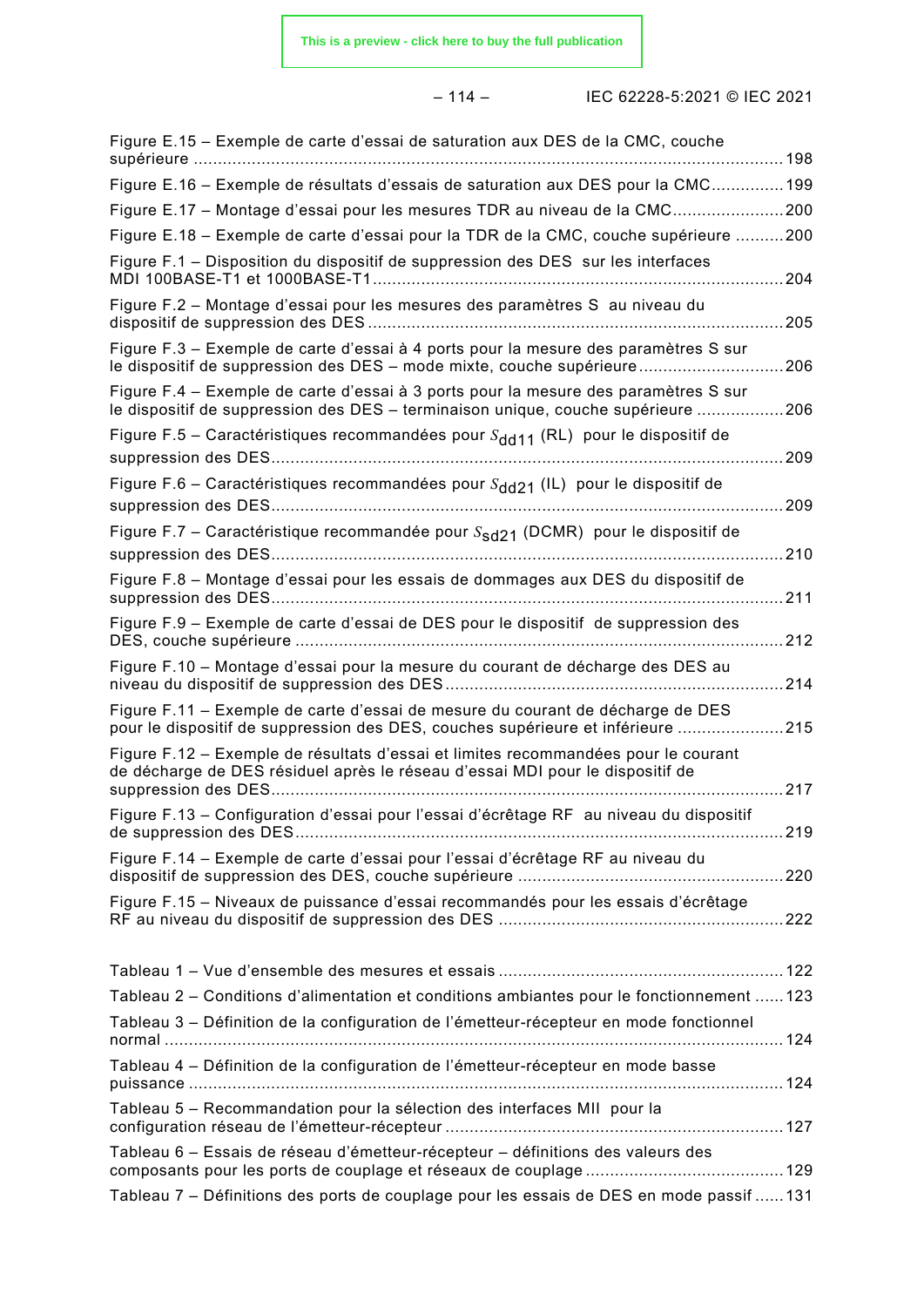|  |  | ۰. |  |
|--|--|----|--|
|--|--|----|--|

| Tableau 8 – Définition de la configuration de l'émetteur-récepteur en mode fonctionnel                                                                                                                |  |
|-------------------------------------------------------------------------------------------------------------------------------------------------------------------------------------------------------|--|
| Tableau 9 - Critères d'évaluation de l'émetteur-récepteur Ethernet  133                                                                                                                               |  |
|                                                                                                                                                                                                       |  |
| Tableau 11 - Paramètres des équipements de mesure des émissions radioélectriques                                                                                                                      |  |
|                                                                                                                                                                                                       |  |
|                                                                                                                                                                                                       |  |
| Tableau 14 - Essais DPI pour l'évaluation de la classe d'état fonctionnel A <sub>IC</sub> des                                                                                                         |  |
|                                                                                                                                                                                                       |  |
| Tableau 15 – Essais DPI pour l'évaluation de la classe d'état fonctionnel C <sub>IC</sub> ou D <sub>IC</sub>                                                                                          |  |
|                                                                                                                                                                                                       |  |
| Tableau 16 - Spécifications pour les essais d'immunité aux impulsions  143                                                                                                                            |  |
|                                                                                                                                                                                                       |  |
| Tableau 18 - Essais d'immunité aux impulsions pour l'évaluation de la classe d'état                                                                                                                   |  |
| Tableau 19 – Essais d'immunité aux impulsions pour l'évaluation de la classe d'état                                                                                                                   |  |
|                                                                                                                                                                                                       |  |
| Tableau 21 - Essais de DES en mode actif pour l'évaluation des classes d'état                                                                                                                         |  |
| Tableau 22 – Essais de DES en mode passif pour l'évaluation de la classe d'état                                                                                                                       |  |
|                                                                                                                                                                                                       |  |
| Tableau C.1 – Paramètres des équipements de mesure des émissions radioélectriques                                                                                                                     |  |
|                                                                                                                                                                                                       |  |
| Tableau C.3 - Spécifications pour les essais d'immunité aux perturbations                                                                                                                             |  |
| Tableau C.4 – Essais d'immunité aux perturbations radioélectriques rayonnées pour<br>l'évaluation de la classe d'état fonctionnel AIC des émetteurs-récepteurs Ethernet174                            |  |
| Tableau D.1 - Exemple de limites pour les émissions radioélectriques conduites -                                                                                                                      |  |
| Tableau D.2 - Exemple de limites pour l'immunité aux perturbations radioélectriques<br>conduites - essais avec classes limites recommandées relatives à la classe d'état                              |  |
| Tableau D.3 - Exemple de limites pour l'immunité aux perturbations radioélectriques<br>conduites - essais avec classes limites recommandées relatives à la classe d'état                              |  |
| Tableau D.4 - Exemple de limites pour l'immunité aux impulsions - Classe I 181                                                                                                                        |  |
| Tableau D.5 – Exemple de limites pour l'immunité aux impulsions – essais avec<br>classes limites recommandées relatives à la classe d'état fonctionnel C <sub>IC</sub> ou D <sub>IC</sub> 181         |  |
| Tableau D.6 - Exemple de limites pour les essais de DES en modes actif et passif -<br>essais avec limites recommandées relatives à la classe d'état fonctionnel A1 <sub>IC</sub> , A2 <sub>IC</sub> , |  |
| Tableau D.7 - Exemple de limites pour les émissions radioélectriques rayonnées -                                                                                                                      |  |
|                                                                                                                                                                                                       |  |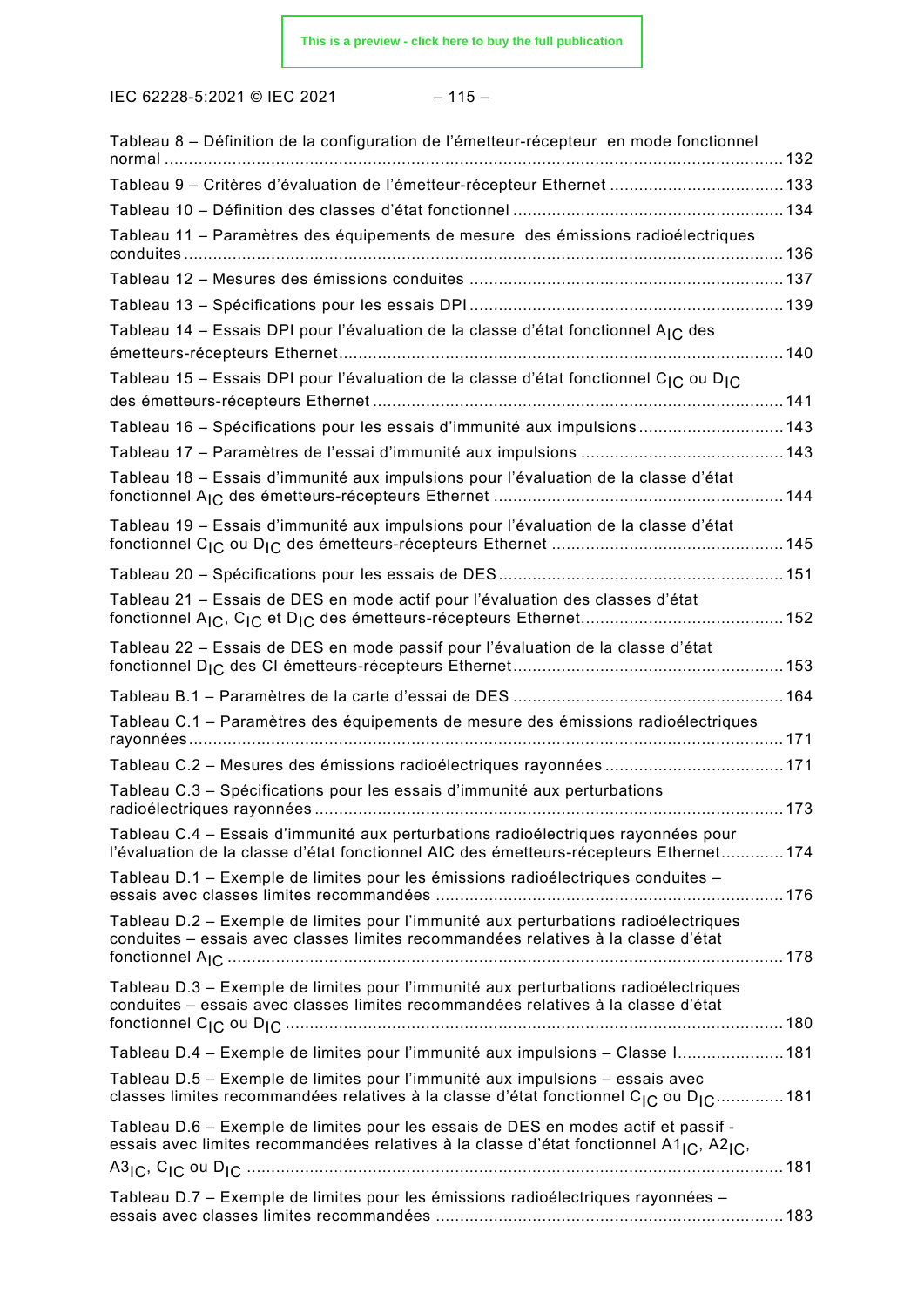– 116 – IEC 62228-5:2021 © IEC 2021

| Tableau D.8 - Exemple de limites pour l'immunité aux perturbations radioélectriques                                                                        |     |
|------------------------------------------------------------------------------------------------------------------------------------------------------------|-----|
| Tableau E.1 - Procédure d'essai et paramètres pour la caractérisation de la carte                                                                          | 187 |
| Tableau E.2 - Procédure d'essai et paramètres pour les mesures des paramètres S au                                                                         | 188 |
|                                                                                                                                                            |     |
| Tableau E.4 - Paramètres d'essai pour les essais de dommages aux DES au niveau                                                                             | 194 |
| Tableau E.5 - Essais de DES exigés pour les dommages de la CMC  195                                                                                        |     |
| Tableau E.6 - Procédure d'essai et paramètres pour les essais de saturation RF au                                                                          |     |
|                                                                                                                                                            |     |
| Tableau E.8 - Procédure d'essai et paramètres pour les essais de saturation aux DES                                                                        | 198 |
|                                                                                                                                                            |     |
| Tableau E.10 - Classes de la tension de claquage de la saturation aux DES pour la                                                                          | 199 |
| Tableau E.11 – Procédure d'essai et paramètres pour la mesure TDR au niveau de la                                                                          | 201 |
|                                                                                                                                                            |     |
| Tableau F.1 - Spécifications du dispositif de suppression des DES202                                                                                       |     |
| Tableau F.2 – Procédure d'essai et paramètres pour la caractérisation de la carte                                                                          | 207 |
| Tableau F.3 - Procédure d'essai et paramètres pour les mesures des paramètres S au                                                                         | 208 |
| Tableau F.4 - Mesures exigées des paramètres S pour le dispositif de suppression                                                                           | 208 |
| Tableau F.5 - Paramètres d'essai pour les essais de dommages aux DES au niveau                                                                             | 213 |
| Tableau F.6 – Essais de DES exigés pour les dommages au niveau du dispositif de                                                                            |     |
| Tableau F.7 - Paramètres d'essai pour la mesure du courant de décharge des DES au                                                                          |     |
| Tableau F.8 - Mesure de courant exigée pour le dispositif de suppression des DES216                                                                        |     |
| Tableau F.9 – Limites recommandées pour le courant de décharge de DES résiduel<br>après le réseau d'essai MDI pour le dispositif de suppression des DES217 |     |
| Tableau F.10 - Classes limites et tensions d'essai de DES appliquées                                                                                       |     |
| Tableau F.11 - Procédure d'essai et paramètres pour les essais d'écrêtage RF au                                                                            | 221 |
| Tableau F.12 - Essais d'écrêtage RF exigés pour le dispositif de suppression des DES222                                                                    |     |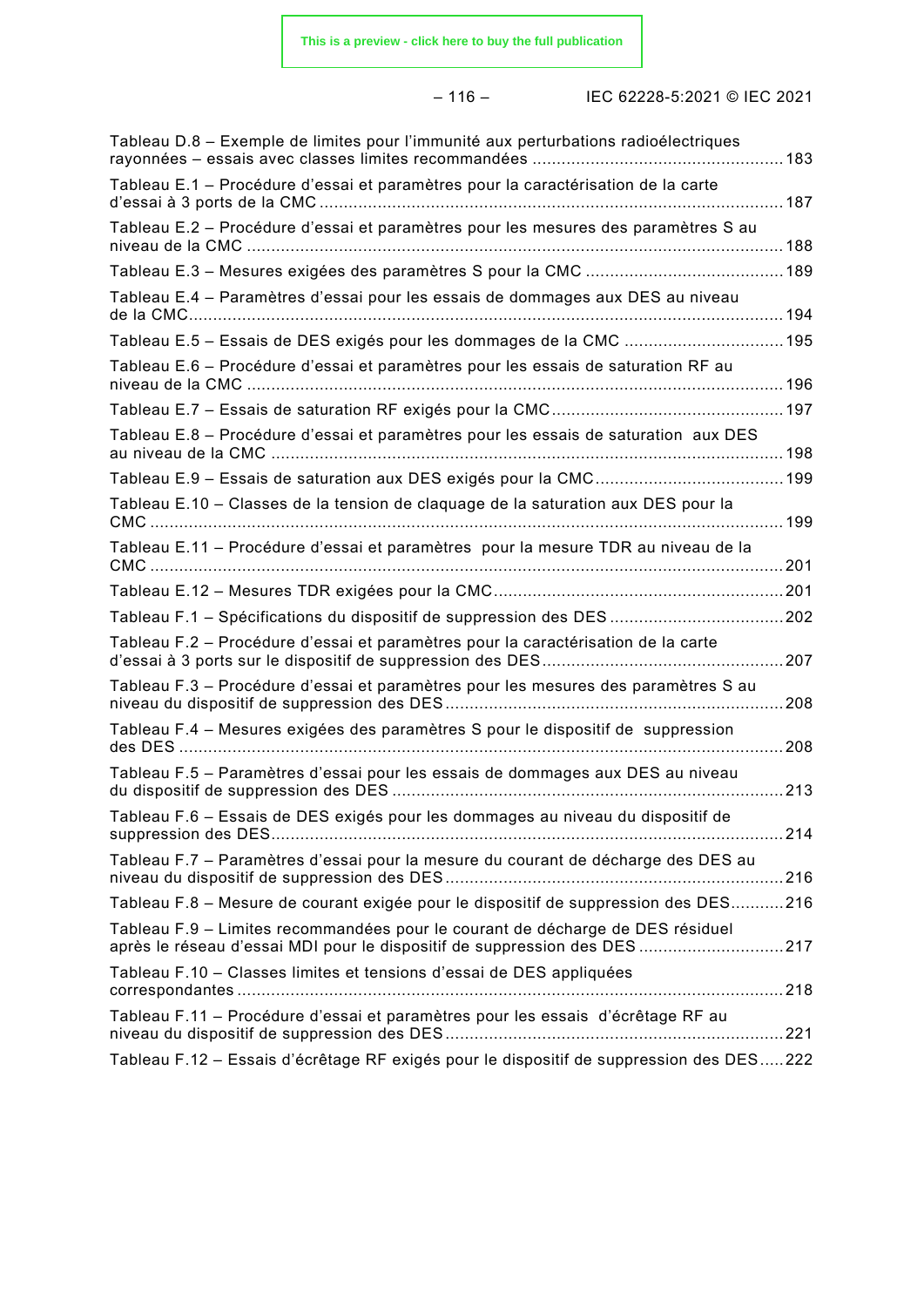IEC 62228-5:2021 © IEC 2021 – 117 –

#### COMMISSION ÉLECTROTECHNIQUE INTERNATIONALE

\_\_\_\_\_\_\_\_\_\_\_\_

#### **CIRCUITS INTÉGRÉS – ÉVALUATION DE LA CEM DES ÉMETTEURS-RÉCEPTEURS –**

#### **Partie 5: Émetteurs-récepteurs Ethernet**

#### AVANT-PROPOS

- <span id="page-18-0"></span>1) La Commission Electrotechnique Internationale (IEC) est une organisation mondiale de normalisation composée de l'ensemble des comités électrotechniques nationaux (Comités nationaux de l'IEC). L'IEC a pour objet de favoriser la coopération internationale pour toutes les questions de normalisation dans les domaines de l'électricité et de l'électronique. A cet effet, l'IEC – entre autres activités – publie des Normes internationales, des Spécifications techniques, des Rapports techniques, des Spécifications accessibles au public (PAS) et des Guides (ci-après dénommés "Publication(s) de l'IEC"). Leur élaboration est confiée à des comités d'études, aux travaux desquels tout Comité national intéressé par le sujet traité peut participer. Les organisations internationales, gouvernementales et non gouvernementales, en liaison avec l'IEC, participent également aux travaux. L'IEC collabore étroitement avec l'Organisation Internationale de Normalisation (ISO), selon des conditions fixées par accord entre les deux organisations.
- 2) Les décisions ou accords officiels de l'IEC concernant les questions techniques représentent, dans la mesure du possible, un accord international sur les sujets étudiés, étant donné que les Comités nationaux de l'IEC intéressés sont représentés dans chaque comité d'études.
- 3) Les Publications de l'IEC se présentent sous la forme de recommandations internationales et sont agréées comme telles par les Comités nationaux de l'IEC. Tous les efforts raisonnables sont entrepris afin que l'IEC s'assure de l'exactitude du contenu technique de ses publications; l'IEC ne peut pas être tenue responsable de l'éventuelle mauvaise utilisation ou interprétation qui en est faite par un quelconque utilisateur final.
- 4) Dans le but d'encourager l'uniformité internationale, les Comités nationaux de l'IEC s'engagent, dans toute la mesure possible, à appliquer de façon transparente les Publications de l'IEC dans leurs publications nationales et régionales. Toutes divergences entre toutes Publications de l'IEC et toutes publications nationales ou régionales correspondantes doivent être indiquées en termes clairs dans ces dernières.
- 5) L'IEC elle-même ne fournit aucune attestation de conformité. Des organismes de certification indépendants fournissent des services d'évaluation de conformité et, dans certains secteurs, accèdent aux marques de conformité de l'IEC. L'IEC n'est responsable d'aucun des services effectués par les organismes de certification indépendants.
- 6) Tous les utilisateurs doivent s'assurer qu'ils sont en possession de la dernière édition de cette publication.
- 7) Aucune responsabilité ne doit être imputée à l'IEC, à ses administrateurs, employés, auxiliaires ou mandataires, y compris ses experts particuliers et les membres de ses comités d'études et des Comités nationaux de l'IEC, pour tout préjudice causé en cas de dommages corporels et matériels, ou de tout autre dommage de quelque nature que ce soit, directe ou indirecte, ou pour supporter les coûts (y compris les frais de justice) et les dépenses découlant de la publication ou de l'utilisation de cette Publication de l'IEC ou de toute autre Publication de l'IEC, ou au crédit qui lui est accordé.
- 8) L'attention est attirée sur les références normatives citées dans cette publication. L'utilisation de publications référencées est obligatoire pour une application correcte de la présente publication.
- 9) L'attention est attirée sur le fait que certains des éléments de la présente Publication de l'IEC peuvent faire l'objet de droits de brevet. L'IEC ne saurait être tenue pour responsable de ne pas avoir identifié de tels droits de brevets et de ne pas avoir signalé leur existence.

La Norme internationale IEC 62228-5 a été établie par le sous-comité 47A: Circuits intégrés, du comité d'études 47 de l'IEC: Dispositifs à semiconducteurs.

La présente version bilingue (2021-10) correspond à la version anglaise monolingue publiée en 2021-04.

La version française de cette norme n'a pas été soumise au vote.

La langue employée pour l'élaboration de cette Norme internationale est l'anglais.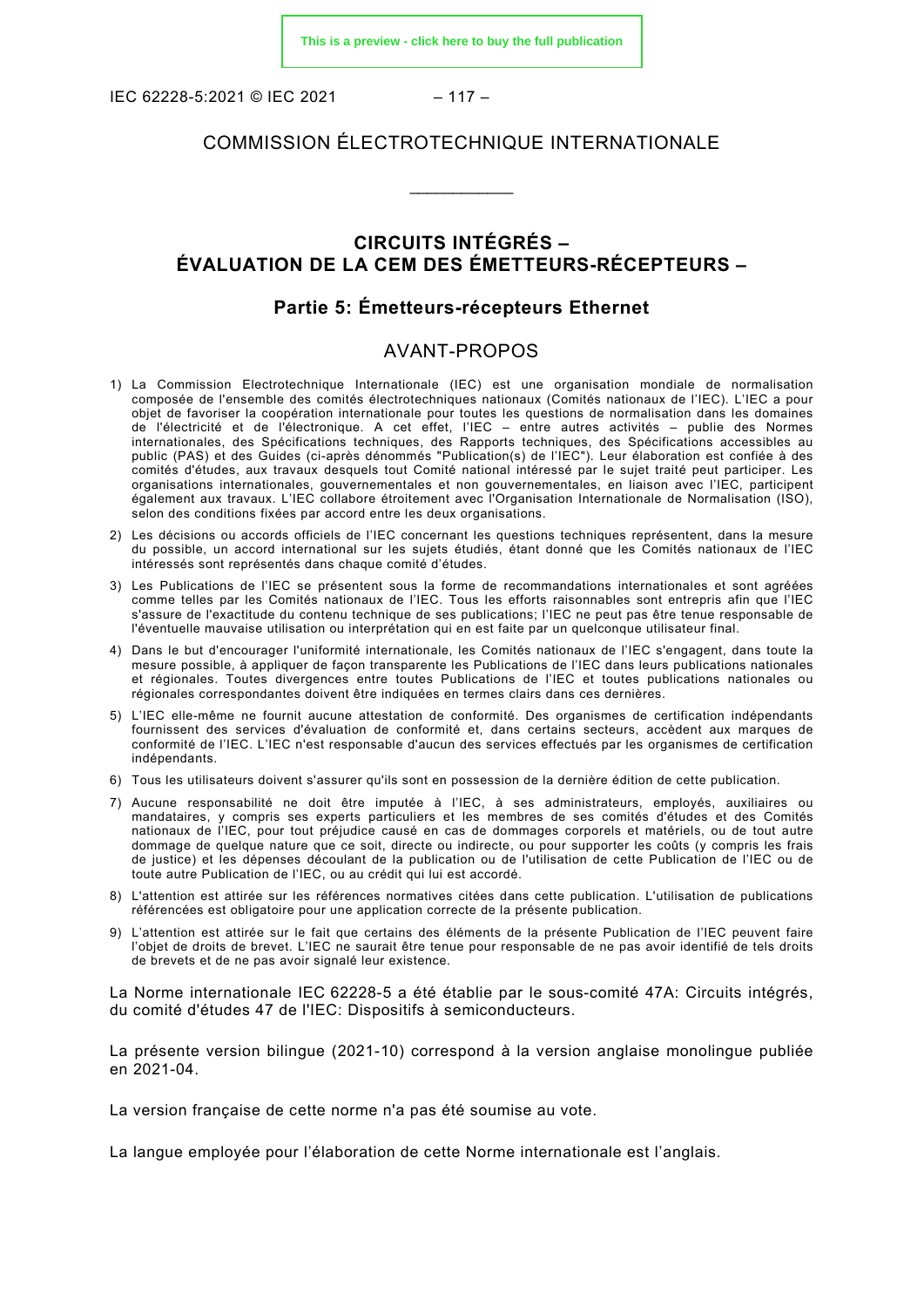– 118 – IEC 62228-5:2021 © IEC 2021

Le présent document a été rédigé selon les Directives ISO/IEC, Partie 2, il a été développé selon les Directives ISO/IEC, Partie 1 et les Directives ISO/IEC, Supplément IEC, disponibles sous [www.iec.ch/members\\_experts/refdocs.](http://www.iec.ch/members_experts/refdocs) Les principaux types de documents développés par l'IEC sont décrits plus en détail sous [http://www.iec.ch/standardsdev/publications.](http://www.iec.ch/standardsdev/publications)

Le comité a décidé que le contenu du présent document ne sera pas modifié avant la date de stabilité indiquée sur le site web de l'IEC sous "http://webstore.iec.ch" dans les données relatives au document recherché. A cette date, le document sera

- reconduit,
- supprimé,
- remplacé par une édition révisée, ou
- amendé.

**IMPORTANT – Le logo "colour inside" qui se trouve sur la page de couverture de cette publication indique qu'elle contient des couleurs qui sont considérées comme utiles à une bonne compréhension de son contenu. Les utilisateurs devraient, par conséquent, imprimer cette publication en utilisant une imprimante couleur.**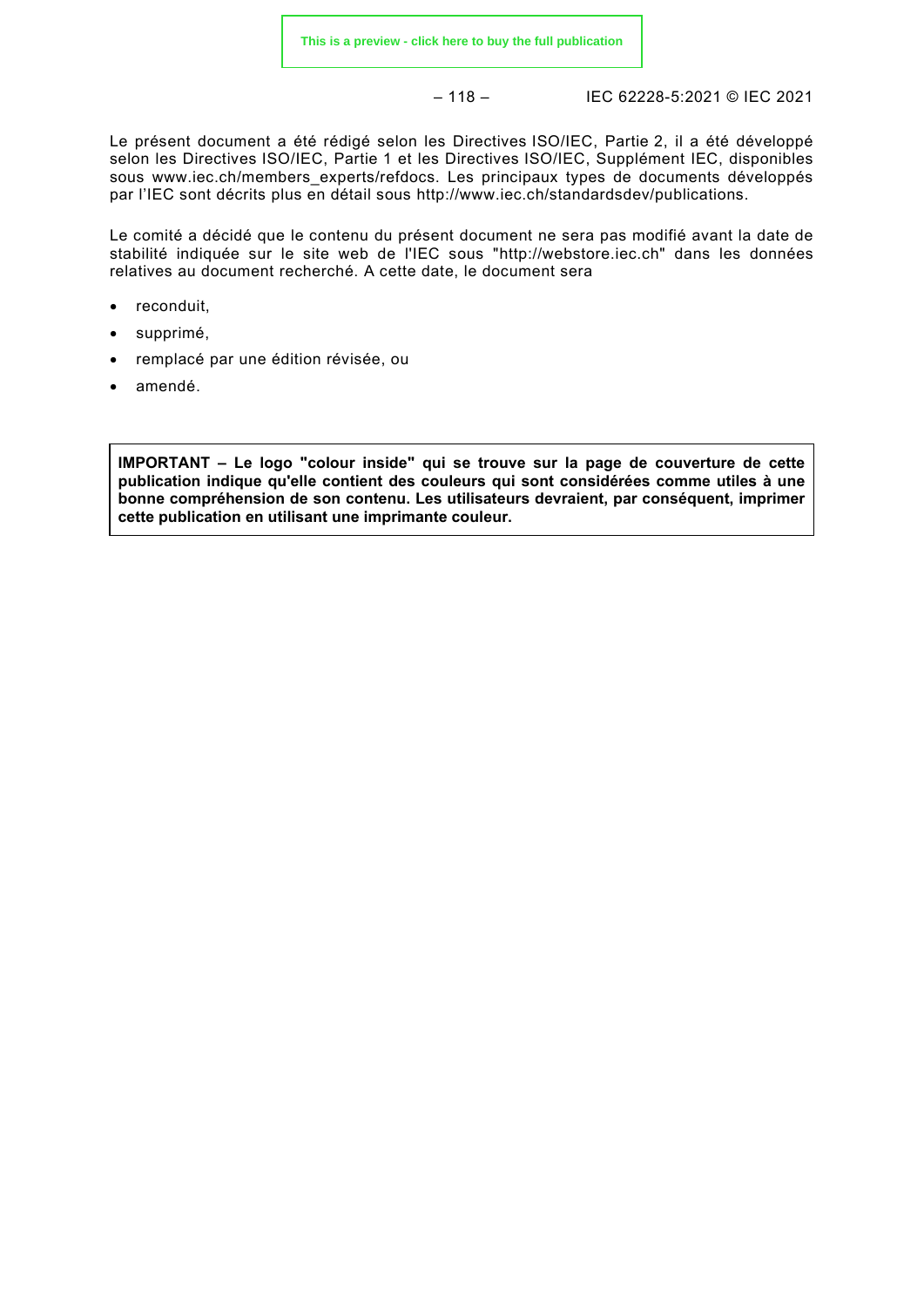IEC 62228-5:2021 © IEC 2021 – 119 –

#### **CIRCUITS INTÉGRÉS – ÉVALUATION DE LA CEM DES ÉMETTEURS-RÉCEPTEURS –**

#### **Partie 5: Émetteurs-récepteurs Ethernet**

#### <span id="page-20-0"></span>**1 Domaine d'application**

La présente partie de l'IEC 62228 spécifie les méthodes d'essai et de mesure pour l'évaluation de la compatibilité électromagnétique (CEM) des circuits intégrés (CI) émetteurs-récepteurs Ethernet placés en réseau. Elle définit les configurations d'essai, les conditions d'essai, les signaux d'essai, les critères de défaillance, les procédures d'essai, les montages d'essai et les cartes d'essai. Elle s'applique à l'émetteur-récepteur des systèmes Ethernet:

- 100BASE-T1 conformément à l'ISO/IEC/IEEE 8802-3/AMD1;
- 100BASE-TX conformément à l'ISO/IEC/IEEE 8802-3;
- 1000BASE-T1 conformément à l'ISO/IEC/IEEE 8802-3/AMD4.

et couvre:

- l'émission de perturbations radioélectriques;
- l'immunité aux perturbations radioélectriques;
- l'immunité aux impulsions;
- l'immunité aux décharges électrostatiques (DES).

#### <span id="page-20-1"></span>**2 Références normatives**

Les documents suivants sont cités dans le texte de sorte qu'ils constituent, pour tout ou partie de leur contenu, des exigences du présent document. Pour les références datées, seule l'édition citée s'applique. Pour les références non datées, la dernière édition du document de référence s'applique (y compris les éventuels amendements).

IEC 61967-1, *Circuits intégrés – Mesure des émissions électromagnétiques – Partie 1: Conditions générales et définitions*

IEC 61967-4, *Circuits intégrés – Mesure des émissions électromagnétiques, 150 kHz à 1 GHz – Partie 4: Mesure des émissions conduites – Méthode par couplage direct 1 Ω/150 Ω*

IEC 62132-1, *Circuits intégrés – Mesure de l'immunité électromagnétique – Partie 1: Conditions générales et définitions*

IEC 62132-4, *Circuits intégrés – Mesure de l'immunité électromagnétique 150 kHz à 1 GHz – Partie 4: Méthode d'injection directe de puissance RF*

IEC 62215-3, *Circuits intégrés – Mesure de l'immunité aux impulsions – Partie 3: Méthode d'injection de transitoires non synchrones*

IEC 62228-1, *Circuits intégrés – Evaluation de la CEM des émetteurs-récepteurs – Partie 1: Conditions générales et définitions*

ISO 10605, *Véhicules routiers – Méthodes d'essai des perturbations électriques provenant de décharges électrostatiques*